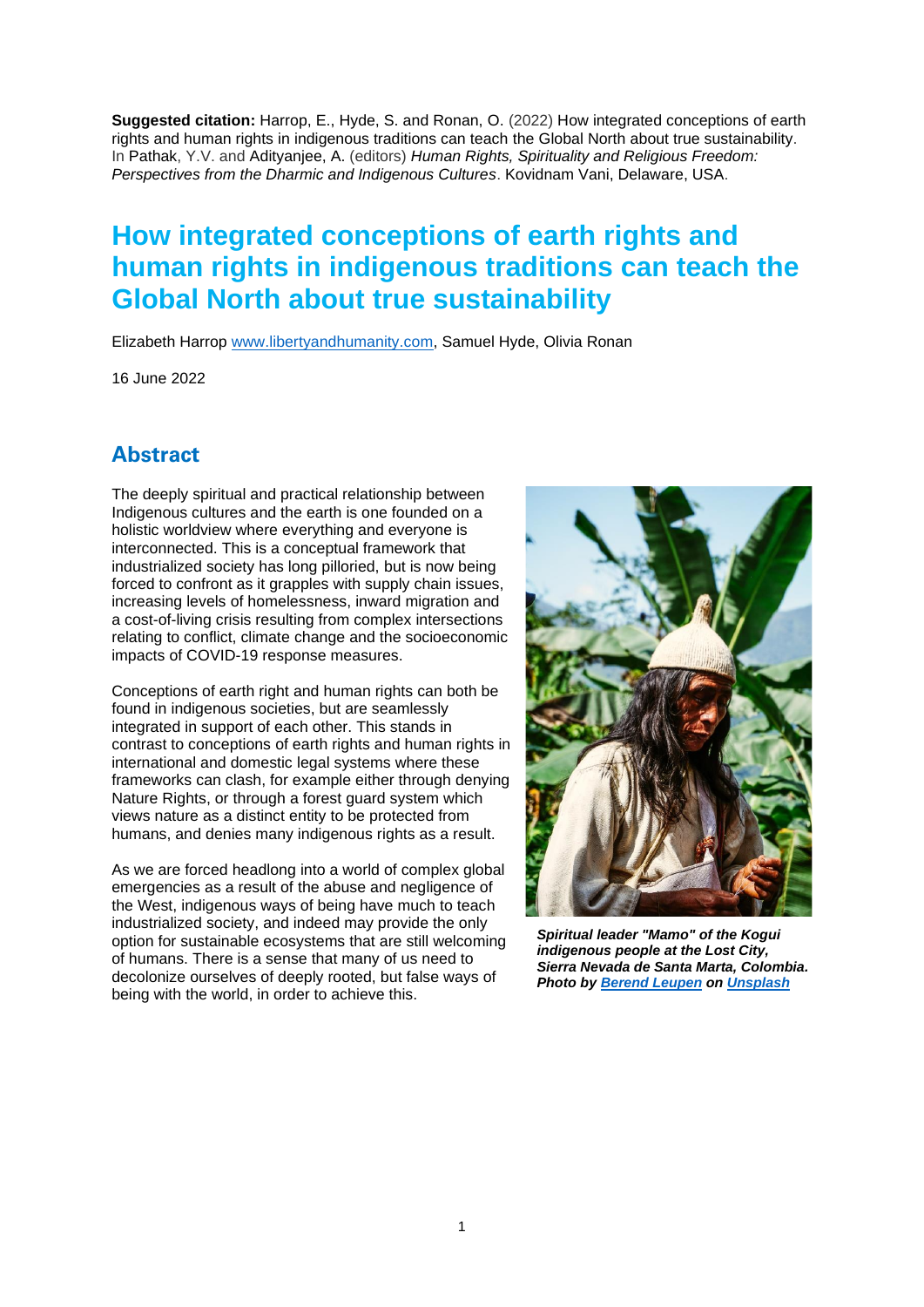# **Contents**

| $\mathbf 1$ .                                                                              |  |
|--------------------------------------------------------------------------------------------|--|
|                                                                                            |  |
|                                                                                            |  |
|                                                                                            |  |
|                                                                                            |  |
|                                                                                            |  |
|                                                                                            |  |
|                                                                                            |  |
|                                                                                            |  |
|                                                                                            |  |
|                                                                                            |  |
|                                                                                            |  |
| 2.                                                                                         |  |
|                                                                                            |  |
|                                                                                            |  |
|                                                                                            |  |
|                                                                                            |  |
|                                                                                            |  |
|                                                                                            |  |
|                                                                                            |  |
|                                                                                            |  |
|                                                                                            |  |
|                                                                                            |  |
|                                                                                            |  |
|                                                                                            |  |
|                                                                                            |  |
| 3.                                                                                         |  |
|                                                                                            |  |
|                                                                                            |  |
|                                                                                            |  |
|                                                                                            |  |
|                                                                                            |  |
| 3.4 The need for action and frameworks recognizing the interdependence of earth and human  |  |
| The importance of unifying indigenous rights with earth rights and conservation efforts 24 |  |
|                                                                                            |  |
|                                                                                            |  |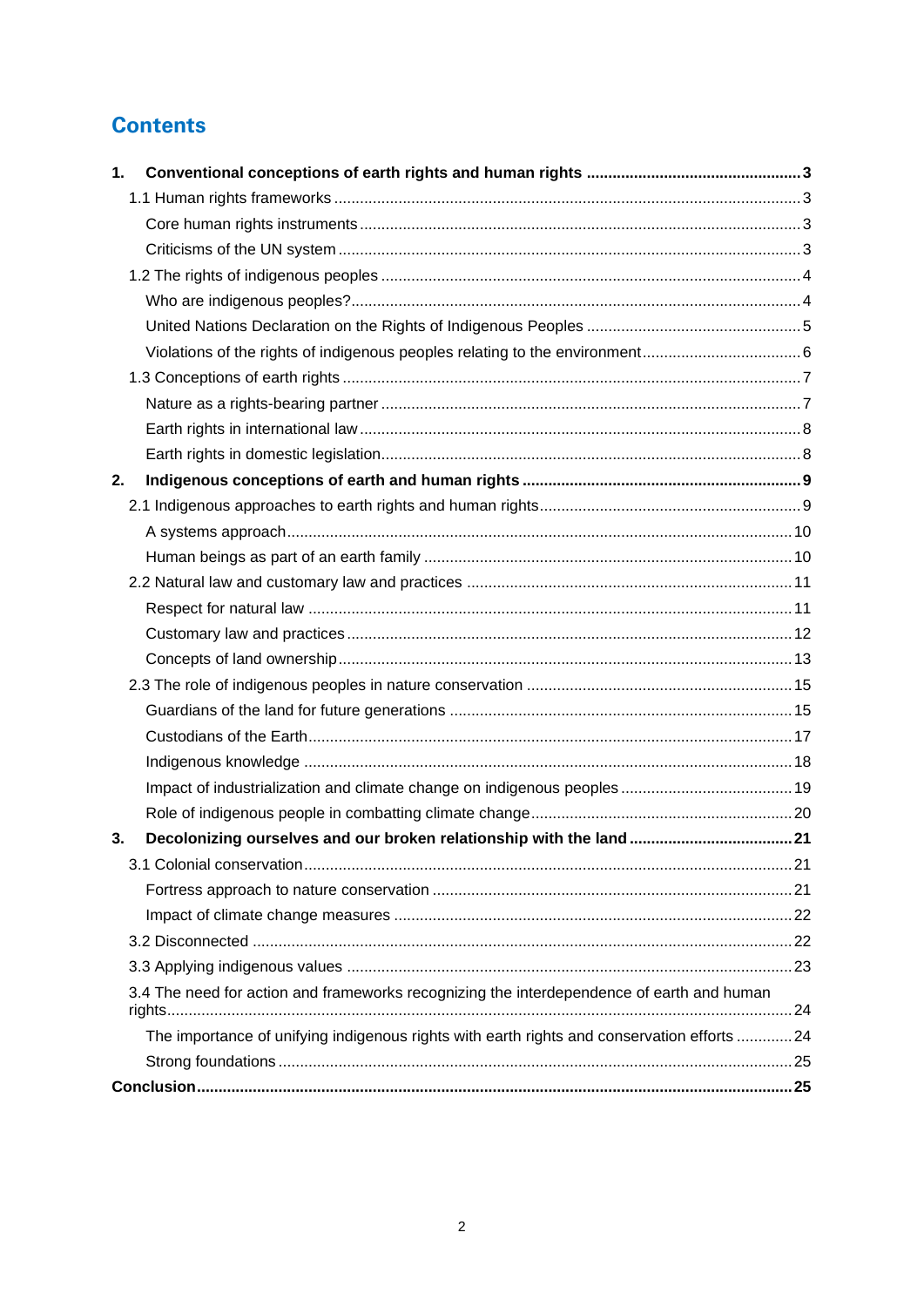# <span id="page-2-0"></span>**1. Conventional conceptions of earth rights and human rights**

## <span id="page-2-1"></span>**1.1 Human rights frameworks**

## <span id="page-2-2"></span>**Core human rights instruments**

The Universal Declaration of Human Rights (UDHR) was adopted by the UN General Assembly after World War II in 1948. Together, the UDHR and the International Covenant on Economic Social and Cultural Rights (ICESCR), and the International Covenant on Civil and Political Rights (ICCPR) are known as the International Bill of Human Rights<sup>1</sup>.

In addition to the Bill of Rights are core human rights treaties such as the International Convention on the Elimination of All Forms of Racial Discrimination (ICERD) 1969; Convention on the Elimination of All Forms of Discrimination against Women (CEDAW) 1981; Convention against Torture and Other Cruel, Inhuman or Degrading Treatment or Punishment (CAT) 1987; Convention on the Rights of the Child (CRC) 1990; and Convention on the Rights of Persons with Disabilities 2006<sup>2</sup> .

The principles contained in these treaties can also be found in, and are complemented by, regional treaties such as the European Convention on Human Rights (ECHR)<sup>3</sup> and the African Charter on the Rights and Welfare of the Child (ACRWC)<sup>4</sup>; as well as thematic treaties such as the International Labour Organization (ILO) Conventions on child labour<sup>5</sup>.

UN human rights instruments are legally binding treaties. This means that states which ratify the treaty are legally bound by it, while states that do not are neither bound by the treaty obligations or entitled to invoke those obligations against other States Parties<sup>6</sup>.

## <span id="page-2-3"></span>**Criticisms of the UN system**

While there are now 193 United Nations member states (and an original 51 members in 1945)<sup>7</sup>, the majority are the result of colonial empires or colonial demarcations which are relatively young (Ethiopia for example, is the only country in sub-Saharan Africa that was never colonized). This compares to indigenous nations which have existed for thousands of years, but which are subsumed by the dominant worldview and international legislative frameworks determined by United Nations (UN) member states.<sup>8</sup>

The UDHR - as a declaration rather than convention or covenant which States choose to ratify - is not legally binding on States. However, as the founding instrument of the body of international human rights law, the UDHR has huge influence, but is not without controversy. It has been criticized for being based on Western political philosophy which provides only one particular interpretation of human rights<sup>9</sup>.

<sup>5</sup> Convention No. 138 on Minimum Age and Convention No. 182 on the Worst Forms of Child Labour. ILO, ILO Conventions on child labour [www.ilo.org/ipec/facts/ILOconventionsonchildlabour/lang--en/index.htm](http://www.ilo.org/ipec/facts/ILOconventionsonchildlabour/lang--en/index.htm)

By Winona Laduk[e https://centerforneweconomics.org/publications/voices-from-white-earth-gaa-waabaabiganikaag/](https://centerforneweconomics.org/publications/voices-from-white-earth-gaa-waabaabiganikaag/) and E-International Relations, The UN as Both Foe and Friend to Indigenous Peoples and Self-Determination, 12 March 2020 <https://www.e-ir.info/2020/03/12/the-un-as-both-foe-and-friend-to-indigenous-peoples-and-self-determination/> <sup>9</sup> Elizabeth Harrop, The Universal Declaration's bias towards Western democracies, January 2003

<sup>&</sup>lt;sup>1</sup> OHCHR, International Bill of Human Right[s https://www.ohchr.org/en/what-are-human-rights/international-bill-human-rights](https://www.ohchr.org/en/what-are-human-rights/international-bill-human-rights) 2 United Nations Office of the United Nations High Commissioner for Human Rights (OHCHR), Human Rights Instruments <https://www.ohchr.org/en/instruments-listings>

<sup>&</sup>lt;sup>3</sup> European Convention on Human Rights 195[0 www.echr.coe.int/documents/convention\\_eng.pdf](http://www.echr.coe.int/documents/convention_eng.pdf)

<sup>4</sup> African Charter on the Rights and Welfare of the Child 199[0 https://au.int/en/treaties/african-charter-rights-and-welfare-child](https://au.int/en/treaties/african-charter-rights-and-welfare-child)

<sup>&</sup>lt;sup>6</sup> Elizabeth Harrop, Human rights mechanisms and international law, 2001 [https://libertyandhumanity.com/themes/international](https://libertyandhumanity.com/themes/international-human-rights-law/human-rights-mechanisms-and-international-law/)[human-rights-law/human-rights-mechanisms-and-international-law/](https://libertyandhumanity.com/themes/international-human-rights-law/human-rights-mechanisms-and-international-law/)

<sup>&</sup>lt;sup>7</sup> United Nations, Growth in United Nations membershi[p https://www.un.org/en/about-us/growth-in-un-membership](https://www.un.org/en/about-us/growth-in-un-membership) 8 Schumacher Centre for New Economics, Voices from White Earth: Gaa-Waabaabiganikaag

[https://libertyandhumanity.com/themes/international-human-rights-law/the-universal-declarations-bias-towards-western](https://libertyandhumanity.com/themes/international-human-rights-law/the-universal-declarations-bias-towards-western-democracies/)[democracies/](https://libertyandhumanity.com/themes/international-human-rights-law/the-universal-declarations-bias-towards-western-democracies/)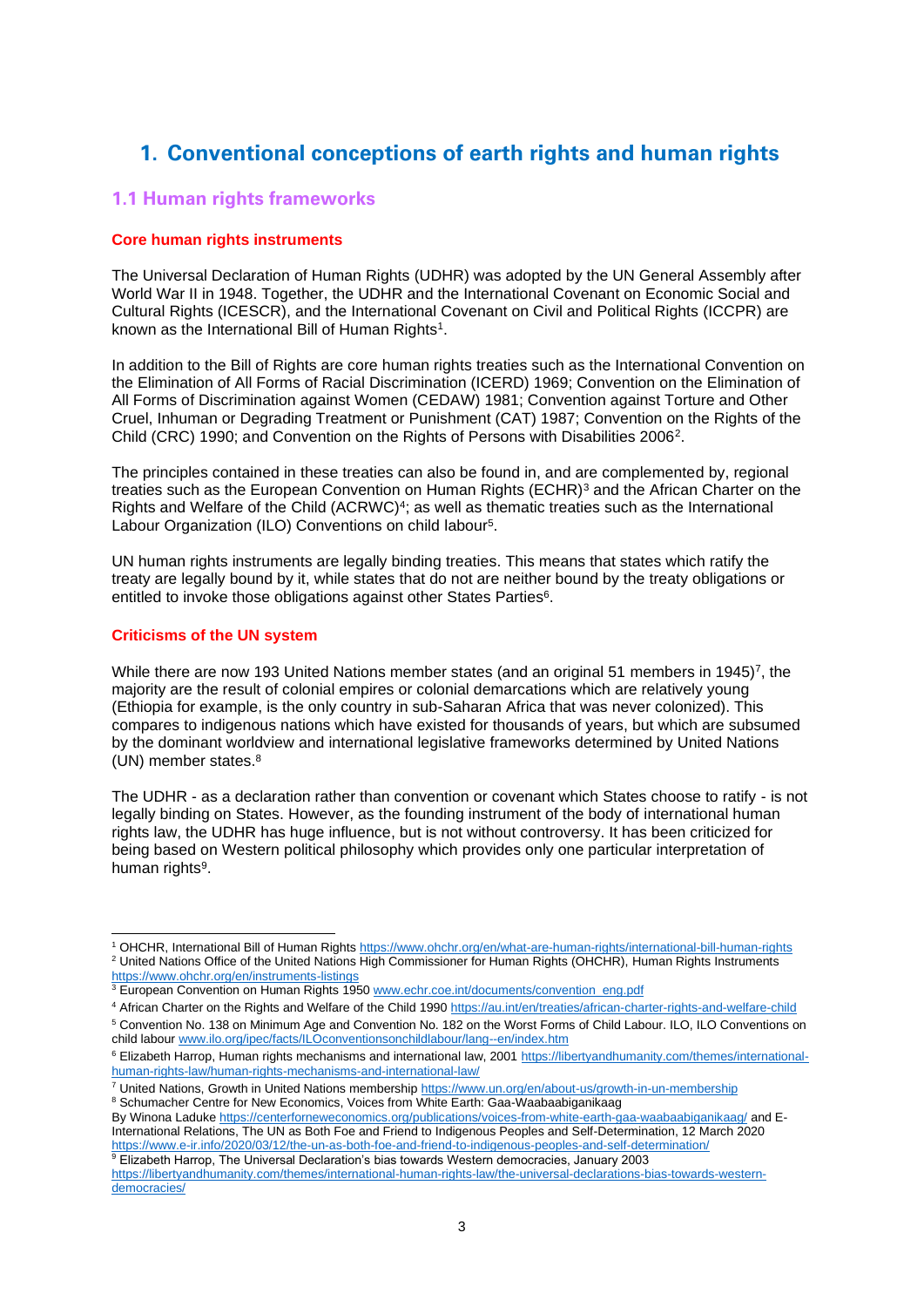Likewise, the Paris Climate Agreement - adopted in 2015 to limit global warming to well below 2 degrees Celsius ( $^{\circ}$ C), preferably to 1.5 $^{\circ}$ C, compared to pre-industrial levels<sup>10</sup> - is viewed by indigenous activists as a trade agreement that does nothing but privatize, commodify and sell carbon offsets for ocean, forest and agricultural lands, allowing those who are the most responsible for greenhouse emissions to not only buy their way out of compliance, but also make a profit from it<sup>11</sup>. The Agreement omits any mention of the rights of Indigenous peoples, and does not address the demand for payments for reparations and restoration of loss of and damage to indigenous lands, territories and livelihoods<sup>12</sup>.

The commodification of the earth is found in other agreements such as the UN Convention on the Law of the Sea which states (article 82) that "The coastal State shall make payments or contributions in kind in respect of the exploitation of the non-living resources of the continental shelf"<sup>13</sup>. Exploitation is acceptable if money changes hands.

The international human rights system does however, explicitly acknowledge the relationship between environmental degradation and human rights. For example, a draft UN General Assembly resolution on human rights and climate change 2021<sup>14</sup> recognizes that climate change, biodiversity loss and other types of environmental degradation, impact the right to adequate food, and exacerbate disease emergence and increase the impact of pandemics. And in October 2021, the UN Human Rights Council in Geneva passed a resolution recognizing access to a healthy and sustainable environment as a universal right, heralded as a victory for environmental activists. Although Human Rights Council resolutions are not legally binding, they act as a catalyst for governments to amend their constitutions, thus paving the way for formal recognition of the respective right <sup>15</sup>.

The right to a sustainable environment finds echoes in Māori culture, with the concept of "Ko ahau te taiao, ko te taiao, ko ahau" – the ecosystem defines my quality of life (also translated as I am the environment and the environment is me). 16

There are severe short-comings of a human rights-based approach to environmental protection, as it may ignore important aspects of the environment that are not reducible to human needs and interests. It is therefore necessary to consider the limits of looking to human rights for environmental standards<sup>17</sup>.

## <span id="page-3-0"></span>**1.2 The rights of indigenous peoples**

**"Indigenous peoples have lived sustainably in this land for thousands of years. I am absolutely sure that our societies could live without yours, but I'm not so sure that your society can continue to live without ours", Winona Laduke, Anishinaabekwe (Ojibwe) member of the White Earth Nation<sup>18</sup>**

## <span id="page-3-1"></span>**Who are indigenous peoples?**

Indigenous peoples have retained social, cultural, linguistic, economic and political characteristics that are distinct from those of the dominant societies in which they live, sometimes for thousands of

<sup>11</sup> Alliance of Guardians and Children of Mother Earth, The Declaration of the Alliance of Guardians and Children of Mother Earth, 201[7 http://allianceofguardians.org/doc/call2017/AMNG\\_Global-Call-2017-&-Annex\\_EN.pdf](http://allianceofguardians.org/doc/call2017/AMNG_Global-Call-2017-&-Annex_EN.pdf)

<sup>15</sup> United Nations, The right to a healthy environment, 15 October 202[1 https://news.un.org/en/story/2021/10/1103082](https://news.un.org/en/story/2021/10/1103082)

<sup>17</sup> UN General Assembly, Knox, John H., Preliminary Report of the Independent Expert on the issue of human rights obligations relating to the enjoyment of a safe, clean, healthy and sustainable environment, 2012, A/HRC/22/43 [www.ohchr.org/Documents/HRBodies/HRCouncil/RegularSession/Session22/A-HRC-22-43\\_en.pdf](http://www.ohchr.org/Documents/HRBodies/HRCouncil/RegularSession/Session22/A-HRC-22-43_en.pdf)

<sup>&</sup>lt;sup>10</sup> United Nations Framework Convention on Climate Change (UNFCCC) Paris Agreement [https://unfccc.int/process-and](https://unfccc.int/process-and-meetings/the-paris-agreement/the-paris-agreement)[meetings/the-paris-agreement/the-paris-agreement](https://unfccc.int/process-and-meetings/the-paris-agreement/the-paris-agreement)

 $12$  ibid

<sup>&</sup>lt;sup>13</sup> United Nations Convention on the Law of the Sea 1982

[https://www.un.org/depts/los/convention\\_agreements/texts/unclos/unclos\\_e.pdf](https://www.un.org/depts/los/convention_agreements/texts/unclos/unclos_e.pdf)

<sup>&</sup>lt;sup>14</sup> Human Rights Council Forty-seventh session, Human rights and climate change, A/HRC/47/L.19 8 July 2021 <https://undocs.org/en/A/HRC/47/L.19>

<sup>16</sup> Environment Guide, Māori and Biodiversit[y https://www.environmentguide.org.nz/issues/biodiversity/maori-and-biodiversity](https://www.environmentguide.org.nz/issues/biodiversity/maori-and-biodiversity) and Ministry for the Environment, New Zealand, Te timatanga o te ao MāoriThe creation story [https://environment.govt.nz/te](https://environment.govt.nz/te-ao-maori/te-timatanga-o-te-ao-maori/)[ao-maori/te-timatanga-o-te-ao-maori/](https://environment.govt.nz/te-ao-maori/te-timatanga-o-te-ao-maori/)

<sup>18</sup> Voices from White Earth: Gaa-Waabaabiganikaag by Winona Laduk[e https://centerforneweconomics.org/publications/voices](https://centerforneweconomics.org/publications/voices-from-white-earth-gaa-waabaabiganikaag/)[from-white-earth-gaa-waabaabiganikaag/](https://centerforneweconomics.org/publications/voices-from-white-earth-gaa-waabaabiganikaag/)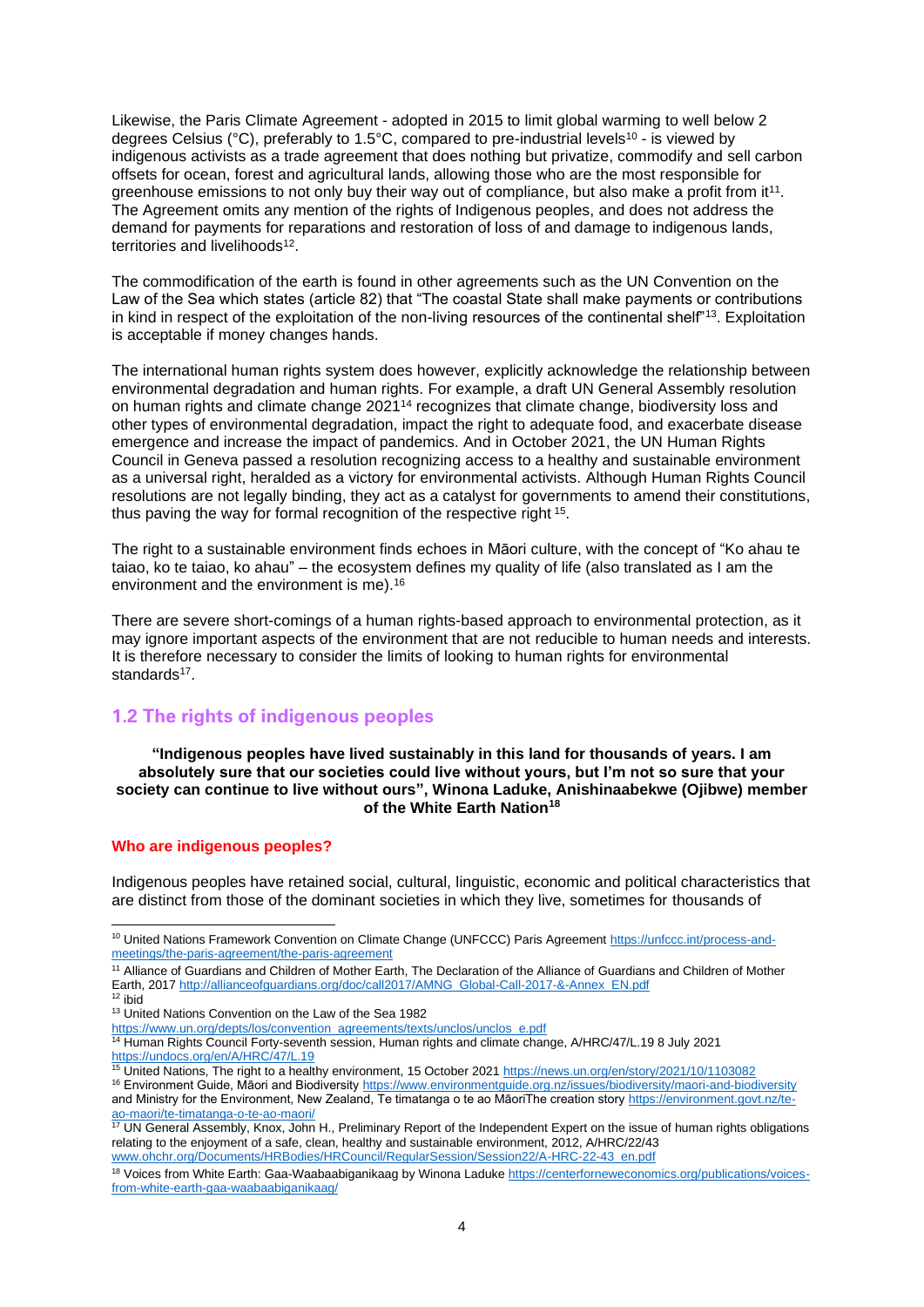years<sup>19</sup>. Indigenous peoples make up 6.2 percent of the global population and comprise over 476 million individuals. Their cultural heritage and landscapes are diverse, representing 5,000 different cultures (nations) and speaking more than 4,000 languages in 90 countries.<sup>20</sup>

Nearly 70 million indigenous people depend on forests for their livelihoods, and many more are farmers, hunter gatherers or pastoralists $21$ . Due to their close relationship with the land, indigenous communities thrive by living in harmony with their surroundings. This involves a deeply held respect for the balance of life, and not taking more than they need in order to allow an ecosystem to flourish; that ecosystem including their own flourishing.

## <span id="page-4-0"></span>**United Nations Declaration on the Rights of Indigenous Peoples**

### **"The United Nations Declaration on the Rights of Indigenous Peoples is the most comprehensive statement of the rights of Indigenous peoples ever developed, giving prominence to collective rights to a degree unprecedented in international human rights law", Cree Nation Government 2015<sup>22</sup>**

The United Nations Declaration on the Rights of Indigenous Peoples (UNDRIP) (note this is a declaration and not a legally binding covenant) was adopted by the UN General Assembly in 2007 after over 20 years of complex and contentious negotiations<sup>23</sup>. Tellingly four (colonial) states voted against the declaration: Australia, Canada, New Zealand and the United States of America (USA). Since then, these four counties have now endorsed the Declaration $24$ .

The declaration guides States in developing law and policy that have an impact on indigenous peoples, in the areas of the right to self-determination; the rights to lands, territories and resources; economic, social and cultural rights; equality and non-discrimination; and collective rights. Some of these areas contain rights and freedoms (such as self-determination and non-discrimination) which are set out in the binding international human rights treaties outlined above<sup>25</sup>.

UNDRIP recognizes collective as well as individual rights in a move heralded as ground-breaking, as prior to that, the international human rights system had been slow to endorse the concept of group rights, with the exception of the right to self-determination.<sup>26</sup> The Declaration states that "indigenous peoples possess collective rights which are indispensable for their existence, well-being and integral development as peoples".<sup>27</sup>

Obstacles to enforcement of indigenous rights include:

- The fact that countries such as Canada and the USA have **yet to develop national action plans to codify the rights in UNDRIP** into their domestic legal systems, thus undermining the spirit of their support for the declaration;
- Even where there are **favourable court rulings, these may not be implemented**, such as in Norway, where a supreme court decision in favour of the Sami people has yet to be enforced, and in Kenya, where the government has failed to execute recommendations from the African Commission on Human and Peoples Rights to return ancestral lands to the Endorois people who were evicted to create a wildlife reserve<sup>28</sup>;

<sup>28</sup> Grist, The plan to ensure Indigenous peoples have a voice at the UN, 9 May 2022

<sup>&</sup>lt;sup>19</sup> United Nations, Department of Economic and Social Affairs, Indigenous Peoples <https://www.un.org/development/desa/indigenouspeoples/about-us.html>

 $20$  The Declaration of the Alliance of Guardians and Children of Mother Earth, 2017 and United Nations Development Programme (UNDP), 10 things to know about indigenous people[s https://stories.undp.org/10-things-we-all-should-know-about](https://stories.undp.org/10-things-we-all-should-know-about-indigenous-people)[indigenous-people](https://stories.undp.org/10-things-we-all-should-know-about-indigenous-people)

<sup>&</sup>lt;sup>21</sup> UNDP, 10 things to know about indigenous peoples

<sup>22</sup> E-International Relations, The UN as Both Foe and Friend to Indigenous Peoples and Self-Determination, 12 March 2020 <sup>23</sup> UN Permanent Forum of Indigenous Issues, Declaration on the Rights of Indigenous Peoples, Frequently Asked Questions

[https://www.un.org/esa/socdev/unpfii/documents/dec\\_faq.pdf](https://www.un.org/esa/socdev/unpfii/documents/dec_faq.pdf) <sup>24</sup> OHCHR, Indigenous Peoples and the United Nations Human Rights System, Fact Sheet No. 9 Rev.2, 2013 <https://www.ohchr.org/sites/default/files/fs9Rev.2.pdf>

<sup>&</sup>lt;sup>25</sup> OHCHR, Indigenous Peoples and the United Nations Human Rights System, Fact Sheet No. 9 Rev.2, 2013  $26$  ibid

<sup>27</sup> UNDRI[P https://www.un.org/development/desa/indigenouspeoples/wp-content/uploads/sites/19/2018/11/UNDRIP\\_E\\_web.pdf](https://www.un.org/development/desa/indigenouspeoples/wp-content/uploads/sites/19/2018/11/UNDRIP_E_web.pdf)

<https://grist.org/article/the-plan-to-ensure-indigenous-peoples-have-a-voice-at-the-un/>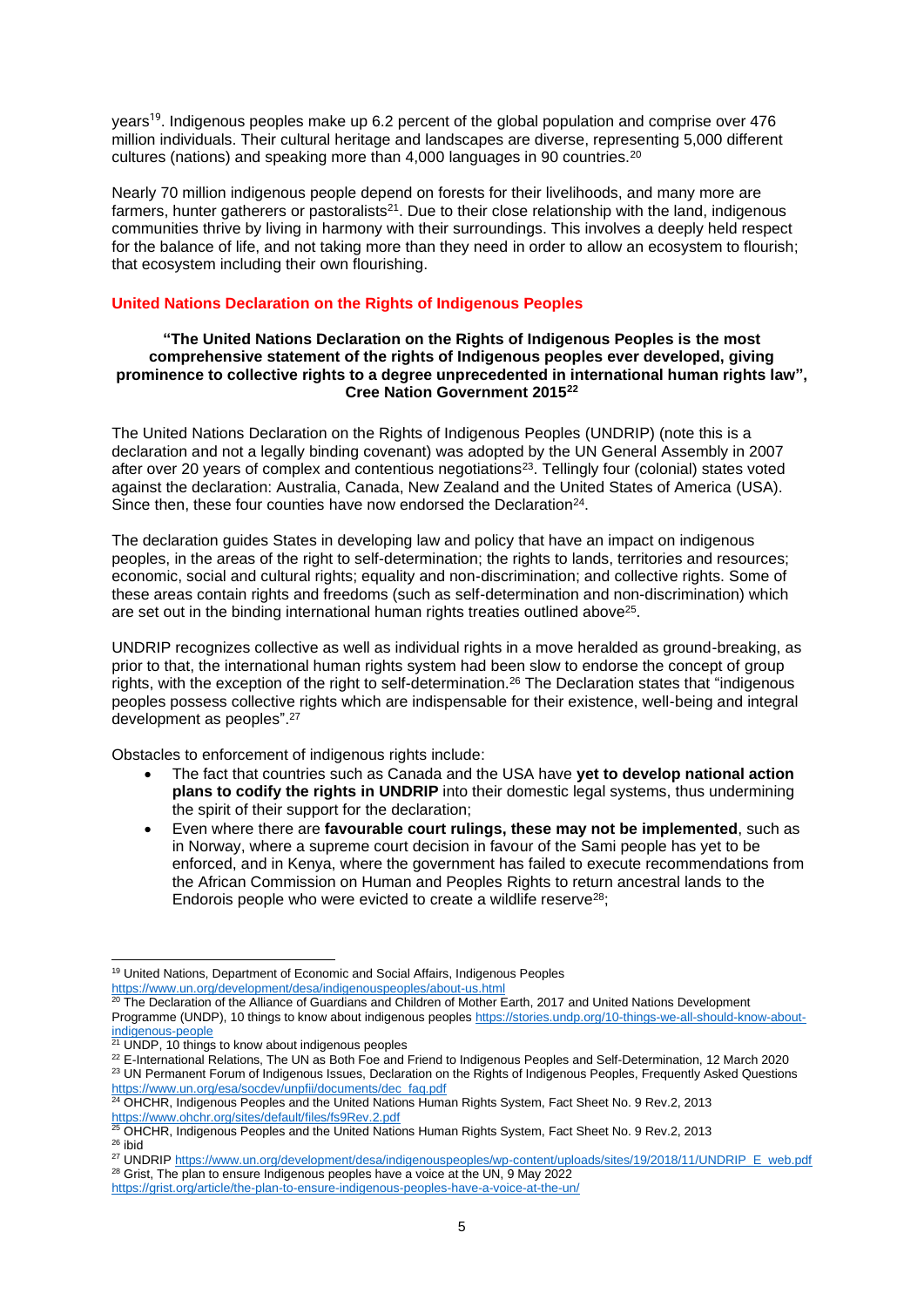• The need to give **enhanced participation status to the UN Permanent Forum on Indigenous Issues** (UNPFII) so that it can participate in the UN General Assembly process on an equal footing with UN member states<sup>29</sup>.

## <span id="page-5-0"></span>**Violations of the rights of indigenous peoples relating to the environment**

Indigenous peoples from around the world share common threats to the protection of their rights. Key among them is access to land, which is a cross-cutting issue that impacts directly on the enjoyment of a number of human rights including access to livelihoods, and social and cultural rights. Growing food insecurity, climate change and rapid urbanization have also refocused attention on how land is being (mis) used, controlled and managed by States and private actors<sup>30</sup>.

Forced eviction for millions of people result in their living in extreme poverty and destitution, which has knock on effects to other rights including the right to health, education and to be free from violence and discrimination. Some of these evictions are done in the name of (colonial) conservation (see below).

"Co-violations" of rights occur when governments, industries, or both violate both nature's rights and human rights with the same action, and are expanding worldwide. Thirty percent of the cases examined by the Earth Law Centre, involved harm to indigenous peoples' rights and 28 percent of human rights violations examined involved at least one murder<sup>31</sup>. These multiple stressors can have cumulative and compounded effects on Indigenous peoples, their culture and resilience.<sup>32</sup>

Examples of indigenous rights violations according to UNDRIP articles are as follows:

**States shall consult and cooperate in good faith with the indigenous peoples concerned to obtain their free, prior and informed consent (FPIC) (Articles 10, 18, 19, 29 of UNDRIP):** State and corporate actors often do not recognize or respect the right to FPIC. Instead, the dissent of indigenous peoples is used to legitimize their stigmatization and criminalization, and violence, killings, and impunity<sup>33</sup>. Indigenous lands are at times declared by the United Nations Educational, Scientific and Cultural Organization (UNESCO) to be World Heritage sites without consultation with the indigenous peoples affected.<sup>34</sup> In Asia, indigenous lands continue to be declared protected areas without prior consultation with the affected indigenous communities and without measures to ensure their involvement in managing conservation<sup>35</sup>. In Venezuela, the declaration of the Caura National Park in 2017 was given without FPIC involving the Ye'kwana and Sanëma peoples who have been demanding the recognition of their territories for over 15 years.<sup>36</sup>

**The right to practice and revitalize cultural traditions and customs (Article 11):** The close connection to place, to their land, of indigenous peoples is inextricably linked to cultural practices. The northern island of the Ainu in Japan was annexed by the Government in 1868 with their language banned, and their culture forbidden in an attempt to make them extinct through assimilation.<sup>37</sup> Today, more than a fifth of the Amazon is severely degraded and the entire ecosystem is facing collapse. The impacts of this destruction fall hardest on the indigenous peoples who have lived in and protected the region for generations, with their culture woven around their sense of place.<sup>38</sup>

 $29$  ibid

<sup>30</sup> OHCHR, OHCHR and land and human rights<https://www.ohchr.org/en/land>

<sup>31</sup> Earth Law Centre, Co-Violations of Rights Report 201[6 https://www.earthlawcenter.org/co-violations-of-rights/](https://www.earthlawcenter.org/co-violations-of-rights/) 32 ICCA Consortium, Territories of Life: 2021 Report [https://report.territoriesoflife.org/wp-content/uploads/2021/09/ICCA-](https://report.territoriesoflife.org/wp-content/uploads/2021/09/ICCA-Territories-of-Life-2021-Report-FULL-150dpi-ENG.pdf)

[Territories-of-Life-2021-Report-FULL-150dpi-ENG.pdf](https://report.territoriesoflife.org/wp-content/uploads/2021/09/ICCA-Territories-of-Life-2021-Report-FULL-150dpi-ENG.pdf)

<sup>33</sup> International Work Group for Indigenous Affairs (IWGIA), Land Defence and Defender[s https://iwgia.org/en/land-defence](https://iwgia.org/en/land-defence-defenders.html)[defenders.html](https://iwgia.org/en/land-defence-defenders.html)

<sup>&</sup>lt;sup>34</sup> Human Rights Council Forty-fifth session 14 September–2 October 2020 Agenda item 3, Regional consultation on the rights of indigenous peoples in Asia, Report of the Special Rapporteur on the rights of indigenous peoples A/HRC/45/34/Add.3\*, 4 September 202[0 https://documents-dds-ny.un.org/doc/UNDOC/GEN/G20/193/69/PDF/G2019369.pdf?OpenElement](https://documents-dds-ny.un.org/doc/UNDOC/GEN/G20/193/69/PDF/G2019369.pdf?OpenElement) <sup>35</sup> ibid

<sup>36</sup> RAISG Amazon Geo-Referenced Socio-Environmental Information Network, Amazonia Under Pressure 2020 <https://www.amazoniasocioambiental.org/en/publication/amazonia-under-pressure-2020/>

<sup>&</sup>lt;sup>37</sup> Cultural Survival, Ainu People Reclaim Their Rights, March 2020 [https://www.culturalsurvival.org/publications/cultural](https://www.culturalsurvival.org/publications/cultural-survival-quarterly/ainu-people-reclaim-their-rights)[survival-quarterly/ainu-people-reclaim-their-rights](https://www.culturalsurvival.org/publications/cultural-survival-quarterly/ainu-people-reclaim-their-rights)<br>
<sup>38</sup> International Union for C

International Union for Conservation of Nature (IUCN), Building global support for indigenous-led efforts to protect 80% of Amazonia by 2025, 25 November 2021 [https://www.iucn.org/crossroads-blog/202111/building-global-support-indigenous-led](https://www.iucn.org/crossroads-blog/202111/building-global-support-indigenous-led-efforts-protect-80-amazonia-2025)[efforts-protect-80-amazonia-2025](https://www.iucn.org/crossroads-blog/202111/building-global-support-indigenous-led-efforts-protect-80-amazonia-2025)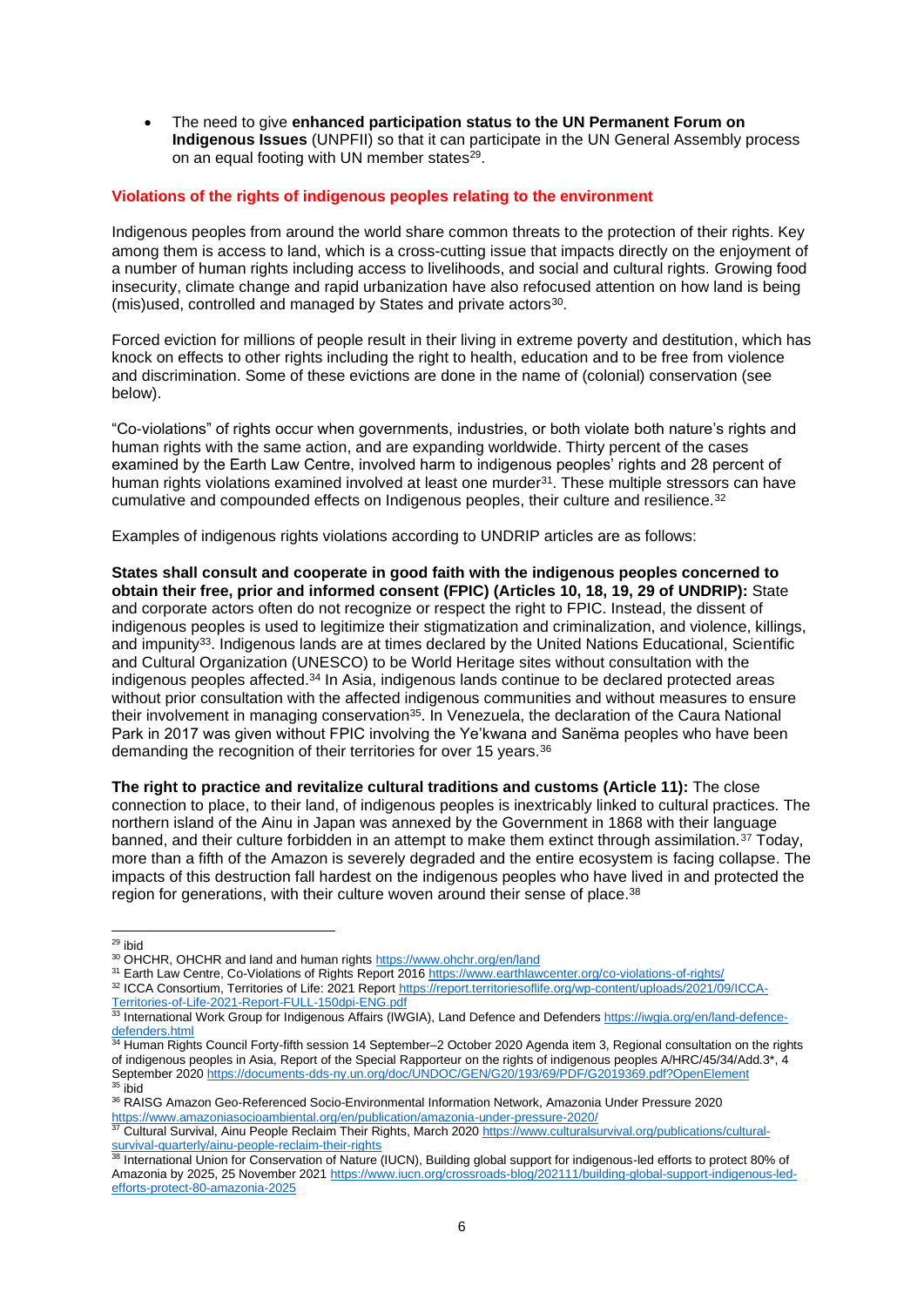**Protection against all forms of violence (Articles 7 and 22):** Indigenous peoples are the earth's frontline defenders, as they struggle to preserve their spiritual and practical relationship with their land, their cultural identity, and right to self-determination. Between 2015 and the first half of 2019, 232 leaders of indigenous communities were assassinated in the Amazonia region<sup>39</sup>. The three most targeted categories of human rights defenders in the Americas were: land, environmental, and indigenous peoples' rights (40%).<sup>40</sup>

**Indigenous peoples shall not be forcibly removed from their lands or territories (Article 10):**  Land grabbing for resource extraction has led to mass forced evictions of indigenous peoples and other gross human rights violations. Article 10 requires FPIC and agreement of just and fair compensation and, where possible, the option of return. However, this is little evidenced. By 1920, 99 percent of original White Earth Reservation lands was in non-indigenous hands. Three generations were forced into poverty, and were internally displaced.<sup>41</sup>

**The protection of traditional knowledge and intellectual property:** In some countries, 80 percent of the population depend on traditional medicine, including for primary healthcare<sup>42</sup>. Intellectual property violations such as unauthorized use by third parties of traditional medicinal plant knowledge are not adequately addressed by UNDRIP or the existing international intellectual property system. Many indigenous communities and governments have called for an international legal instrument providing such protection, one example of which is currently in draft form<sup>43</sup>. FPIC also concerns violations relating to intellectual property rights, to combat unlawful and offensive appropriation of traditional knowledge, especially its spiritual, sacred and secret dimensions. FPIC should be applied in the context of accessing such knowledge and sharing of the profits generated.<sup>44</sup>

## <span id="page-6-0"></span>**1.3 Conceptions of earth rights**

**Many of the laws in our world serve property - they are based on ownership. But imagine a law that has a higher moral authority… a law that puts people and planet first. Imagine a law that starts from first do no harm, that stops this dangerous game and takes us to a place of safety", Polly Higgins, 2015<sup>45</sup>**

## <span id="page-6-1"></span>**Nature as a rights-bearing partner**

Respect for earth rights or the rights of nature<sup>46</sup> is the only foundation for truly sustainable living<sup>47</sup>, as indigenous communities have understood for thousands of years. At its heart is the acknowledgement of nature as a rights-bearing partner with which humanity has co-evolved<sup>48</sup>, which is very much akin to the indigenous worldview of humanity's symbiosis with nature, and where decisions and values are based on what is good for the whole – where whole means the whole ecosystem, and not a utilitarian human perspective.

In contrast, legal systems around the world treat land and nature as property with no legal standing: The interests of human beings take precedence over the natural world, and the interests of propertyowning humans over the landless. Recognizing that humans are not the only beings with rights is key to reducing the damage to the planet that this exploitative and extractive human-centric view perpetrates, and to addressing this blind spot in the legal system.

<sup>39</sup> The set of national Amazon regions that make up this regional unit in: Bolivia, Brazil, Colombia, Ecuador, Guyana, Guyane Française, Perú, Suriname, Venezuela

<sup>40</sup> IUCN, Building global support for indigenous-led efforts to protect 80% of Amazonia by 2025, 25 November 2021 <sup>41</sup> Voices from White Earth: Gaa-Waabaabiganikaag by Winona Laduke

<sup>42</sup> World Intellectual Property Organization, Intellectual Property and Traditional Medical Knowledge, Background Brief N°6 [https://www.wipo.int/export/sites/www/tk/en/documents/pdf/background\\_briefs-e-n6-web.pdf](https://www.wipo.int/export/sites/www/tk/en/documents/pdf/background_briefs-e-n6-web.pdf)

<sup>43</sup> WIPO, Draft International Legal Instrument Relating to Intellectual Property, Genetic Resources and Traditional Knowledge Associated with Genetic Resources Prepared by Mr. Ian Goss Chair, WIPO Intergovernmental Committee on Intellectual Property and Genetic Resources, Traditional Knowledge and Folklore, 30 April 2019

[https://www.wipo.int/edocs/mdocs/tk/en/wipo\\_grtkf\\_ic\\_40/wipo\\_grtkf\\_ic\\_40\\_chair\\_text.pdf](https://www.wipo.int/edocs/mdocs/tk/en/wipo_grtkf_ic_40/wipo_grtkf_ic_40_chair_text.pdf) <sup>44</sup> The Declaration of the Alliance of Guardians and Children of Mother Earth, 2017

<sup>45</sup> Stop Ecocide Internationa[l https://www.stopecocide.earth/](https://www.stopecocide.earth/)

<sup>&</sup>lt;sup>46</sup> Used interchangeably here.

<sup>47</sup> Whether sustainable development remains is a viable concept is not explored fully here, hence the phrase sustainable living.

<sup>48</sup> United Nations Harmony with Nature, Rights of Nature Law and Policy<http://www.harmonywithnatureun.org/rightsOfNature/>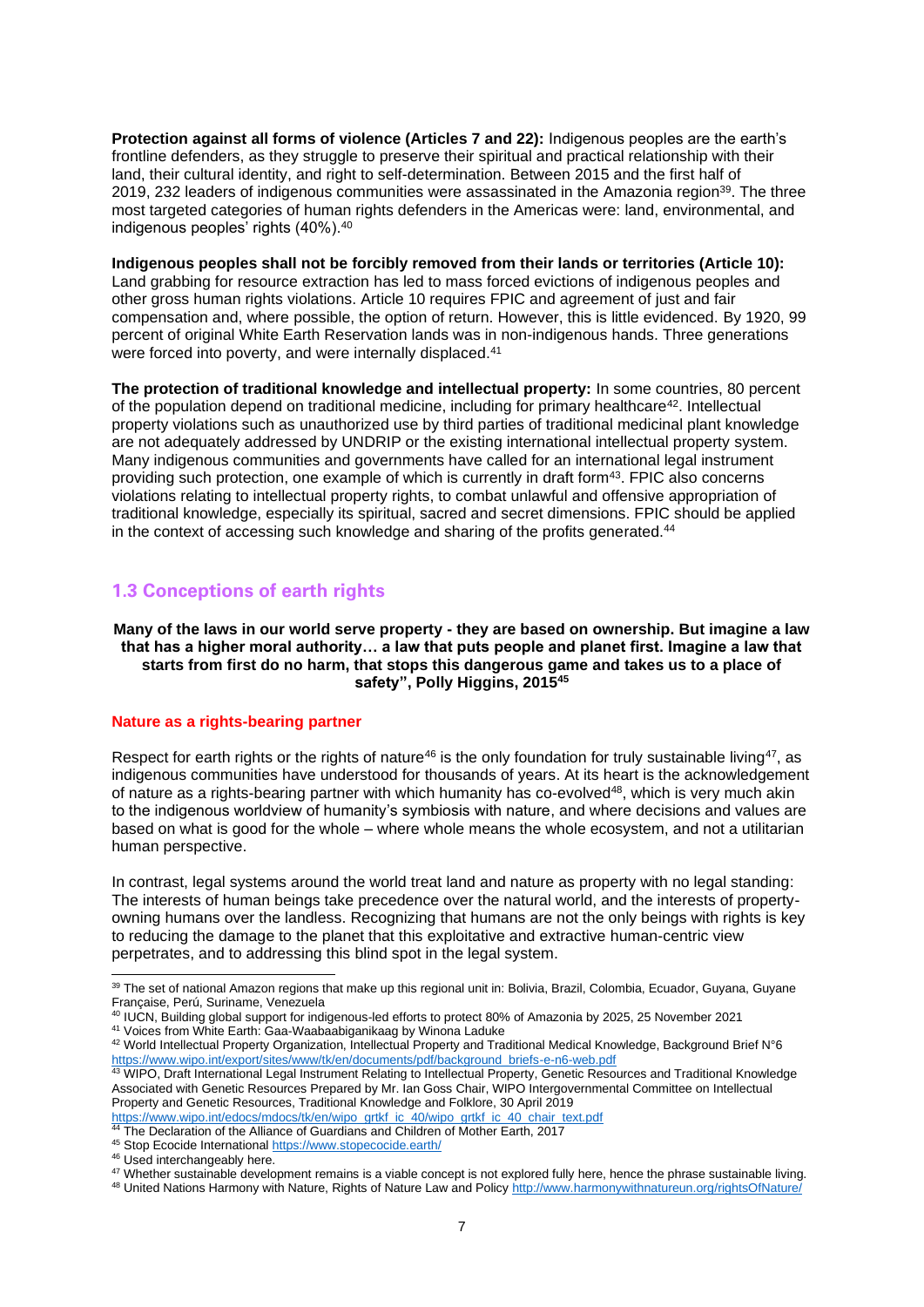Rights of nature acknowledges that nature in all its life forms has the right to exist, persist, maintain and regenerate its vital cycles. The ecosystem itself can be named as the injured party, with its own legal standing rights, in cases alleging rights violations<sup>49</sup>. Earth rights laws stop development and use of property that interferes with the functioning of ecosystems and natural communities, overruling the property owner in that regard<sup>50</sup>.

Arguments against Nature Rights include viewing it as a religious creed, the promotion of which would impinge upon freedoms such as freedom of conscience. However, even if that were the case, indigenous peoples have the right to uphold it as a cultural value, and to promote its status in domestic or international law.<sup>51</sup>

## <span id="page-7-0"></span>**Earth rights in international law**

**"Civilization cannot wage a relentless war on life without losing the right to be called civilized. The idea of Rights of Nature or Rights of Mother Earth can address our dire need to truly become "civilized" in the highest sense of this word—meaning to live civilly with each other and our Earth, respecting both natural laws and the Earth's ecosystems", Osprey Orielle Lake, founder/president of the Women's Earth and Climate Caucus<sup>52</sup>**

A proposed law on ecocide recognizes the intrinsic value of the natural world. The Stop Ecocide campaign was founded in 2017 to support the establishment of ecocide as an international crime, in order to forbid and prevent further devastation to life on Earth. Governments including Belgium, Chile, France, Mexico, Spain and West Papua have advocated for an ecocide law<sup>53</sup>.

Part of this accountability to nature is a "true cost" economic model. This looks at all the costs associated with protecting the integrity of ecosystems for the entire cycle of production and transportation. Rather than polluting and destroying nature being incentivized by quick profits (and required by Executive Board accountability), this approach makes it totally cost-prohibitive (as well as prohibited) to pollute and harm Nature.<sup>54</sup>

### <span id="page-7-1"></span>**Earth rights in domestic legislation**

At least 30 countries have proposed or enacted laws which recognize the Rights of Nature<sup>55</sup>. Examples include:

- **Bolivia's Mother Earth Law 2012:** The Mother Earth Law respects the balance between human life and the natural environment, and prioritizes the rights and knowledge of the country's majority indigenous population<sup>56</sup>. The law came about after Bolivia hosted the World People's Conference on Climate Change and the Rights of Mother Earth in April 2010, which also produced the Universal Declaration of the Rights of Mother Earth<sup>57</sup>.
- **Ecuador's 2008 Constitution:** The constitution made Ecuador one of the first countries in the world to consider the Rights of Nature. This has supported favourable legal decisions upholding the rights of nature and of indigenous peoples against extractive industries.<sup>58</sup>
- **India gives rights to Nature:** In 2022, the Madras High Court declared Mother Nature as a Living Being with all corresponding rights, duties and liabilities of a living person. This follows

<sup>49</sup> ibid

<sup>50</sup> Institute for Population Studies, People's Rights, Planet's Rights Holistic Approaches to a Sustainable Population, 2013 [https://566259-1852283-raikfcquaxqncofqfm.stackpathdns.com/wp-content/uploads/2021/09/York\\_People\\_Planet-](https://566259-1852283-raikfcquaxqncofqfm.stackpathdns.com/wp-content/uploads/2021/09/York_People_Planet-Rights_2013.pdf)[Rights\\_2013.pdf](https://566259-1852283-raikfcquaxqncofqfm.stackpathdns.com/wp-content/uploads/2021/09/York_People_Planet-Rights_2013.pdf)

 $51$  United Nations Economic and Social Council, Permanent Forum on Indigenous Issues Ninth session, Study on the need to recognize and respect the rights of Mother Earth, E/C.19/2010/4 15 January 2010

<https://www.un.org/esa/socdev/unpfii/documents/E.C.19.2010.4%20EN.pdf>  $52$  Tikkun, Rights of Nature and an Earth Community Economy, 28 January 2013

<https://www.tikkun.org/nextgen/2013/01/28/rights-of-nature-and-an-earth-community-economy/>

<sup>53</sup> Stop Ecocide International, Leading States, Key Dates <https://www.stopecocide.earth/leading-states>

<sup>&</sup>lt;sup>54</sup> Tikkun, Rights of Nature and an Earth Community Economy, 28 January 2013

<sup>55</sup> United Nations Harmony with Nature, Rights of Nature Law and Policy

<sup>56</sup> [https://www.climate-laws.org/geographies/bolivia/laws/the-mother-earth-law-and-integral-development-to-live-well-law-no-300](about:blank)

<sup>&</sup>lt;sup>57</sup> Tikkun, Rights of Nature and an Earth Community Economy, 28 January 2013

<sup>58</sup> RAISG, Amazonia Under Pressure 2020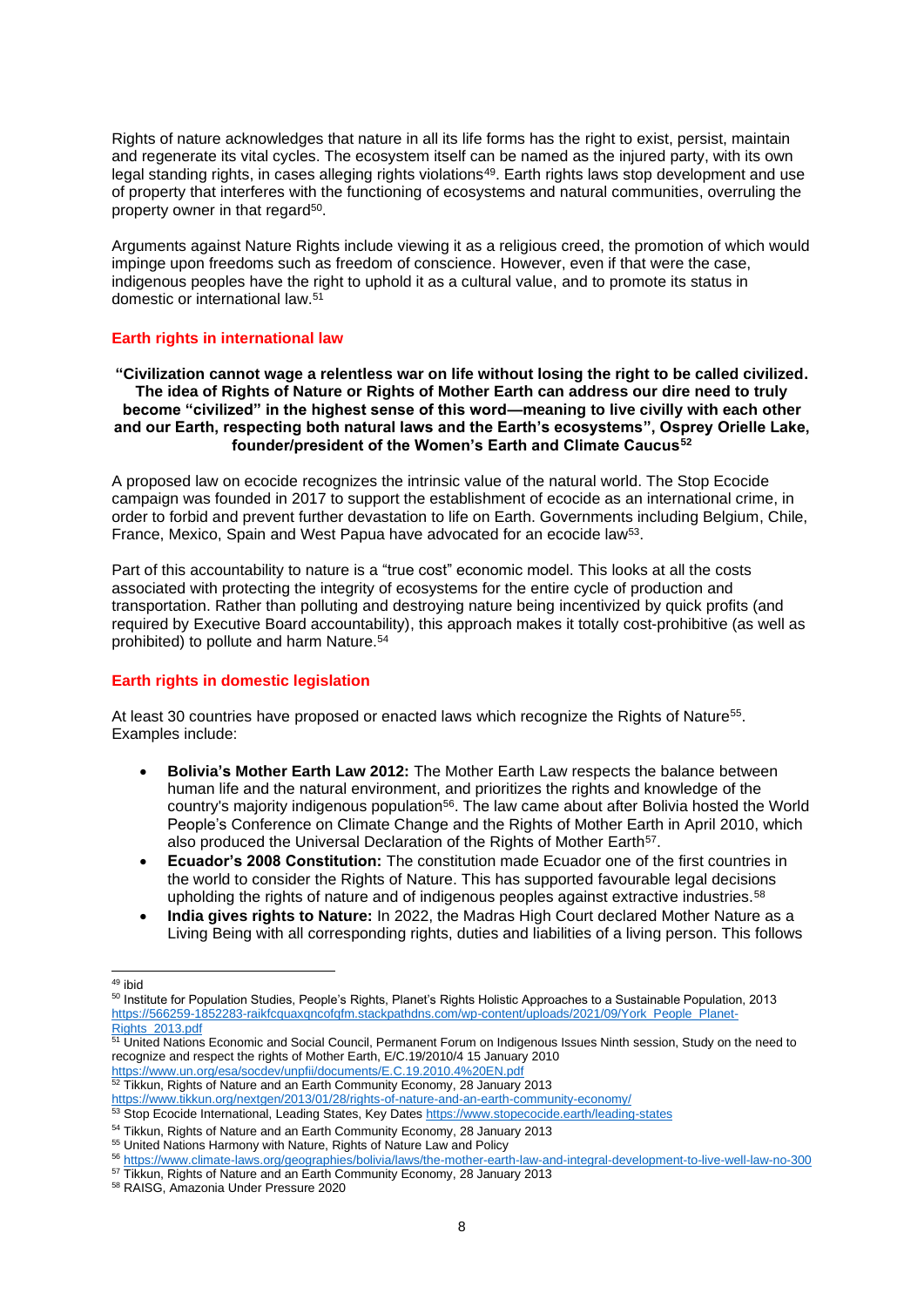a declaration of the glaciers including Gangotri and Yamunotri rivers as legal entities to preserve and conserve them. 59

- **Uganda's National Environment Act 2019:** This states that "Nature has the right to exist, persist, maintain and regenerate its vital cycles, structure, functions and its processes in evolution. A person has a right to bring an action before a competent court for any infringement of rights of nature under this Act." 60
- **New Zealand Te Urewera Act 2013:** The Act gives the Te Urewera National Park "all the rights, powers, duties, and liabilities of a legal person." There is no longer a requirement to demonstrate personal injury in order to protect the land; lawsuits "can be brought on behalf of the land itself."<sup>61</sup> The aim of the Act is to establish and preserve in perpetuity a legal identity and protected status for Te Urewera for its intrinsic worth, its distinctive natural and cultural values, the integrity of those values, and for its national importance.<sup>62</sup>
- **Sweden constitutional amendment:** A constitutional amendment has been proposed to create the right of nature to "exist, flourish, regenerate and evolve"<sup>63</sup>.
- **USA local ordinances:** In 2016, the Wisconsin Nation of Ho-Chunk became the first US tribe to adopt the rights of nature<sup>64</sup> and in 2017 the Ponac Nation became the second<sup>65</sup>. Over 24 communities in the United States have passed local ordinances, which recognize Rights of Nature to protect their ecosystems.<sup>66</sup>
- **Minnesota USA rights of wild rice:** In 2018, the White Earth Band of Ojibwe and the 1855 Treaty Authority adopted Rights of Manoomin for on and off reservation protection of wild rice and the clean, fresh water resources and habitats in which it thrives. This right includes the right to a healthy climate system and a natural environment free from human-caused global warming impacts and emissions.<sup>67</sup>

Further, more than 155 States have recognized some form of a right to a healthy environment in international agreements or their national constitutions, legislation or policies<sup>68</sup>. Nations with constitutional protections for the right to a healthy environment have stronger environmental laws. enhanced enforcement, and greater government accountability. As a result, they also have smaller ecological footprints, rank higher on comprehensive indices of environmental performance, and have reduced pollution faster<sup>69</sup>.

# <span id="page-8-0"></span>**2. Indigenous conceptions of earth and human rights**

# <span id="page-8-1"></span>**2.1 Indigenous approaches to earth rights and human rights**

<sup>&</sup>lt;sup>59</sup> Indian Express, Madras High Court grants mother nature 'living being' status with rights and duties, 1 May 2022 [https://indianexpress.com/article/cities/chennai/madras-high-court-grants-mother-nature-living-being-status-with-rights-and](https://indianexpress.com/article/cities/chennai/madras-high-court-grants-mother-nature-living-being-status-with-rights-and-duties-7895543/)[duties-7895543/](https://indianexpress.com/article/cities/chennai/madras-high-court-grants-mother-nature-living-being-status-with-rights-and-duties-7895543/)

<sup>&</sup>lt;sup>60</sup> Uganda National Environment Act, 2019

<https://nema.go.ug/sites/all/themes/nema/docs/National%20Environment%20Act,%20No.%205%20of%202019.pdf>

<sup>&</sup>lt;sup>61</sup> Earth Law Centre, How Earth Law Supports Indigenous Views of Nature, 7 August 2018 [https://www.earthlawcenter.org/blog](https://www.earthlawcenter.org/blog-entries/2018/8/how-earth-law-supports-indigenous-views-of-nature)[entries/2018/8/how-earth-law-supports-indigenous-views-of-nature](https://www.earthlawcenter.org/blog-entries/2018/8/how-earth-law-supports-indigenous-views-of-nature)

<sup>62</sup> New Zealand Te Urewera Act 2014<https://www.legislation.govt.nz/act/public/2014/0051/latest/DLM6183610.html>

<sup>63</sup> Community Environmental Legal Defense Fund (CELDF), Media Release: Rights of Nature Constitutional Amendment Introduced in Sweden's Parliament, 8 October 201[9 https://celdf.org/2019/10/media-release-rights-of-nature-constitutional](https://celdf.org/2019/10/media-release-rights-of-nature-constitutional-amendment-introduced-in-swedens-parliament)[amendment-introduced-in-swedens-parliament](https://celdf.org/2019/10/media-release-rights-of-nature-constitutional-amendment-introduced-in-swedens-parliament)

<sup>&</sup>lt;sup>64</sup> CELDF, Press Release: Ho-Chunk Nation General Council Approves Rights of Nature Constitutional Amendment,18 September 201[6 https://celdf.org/2016/09/press-release-ho-chunk-nation-general-council-approves-rights-nature-constitutional](https://celdf.org/2016/09/press-release-ho-chunk-nation-general-council-approves-rights-nature-constitutional-amendment)[amendment](https://celdf.org/2016/09/press-release-ho-chunk-nation-general-council-approves-rights-nature-constitutional-amendment)

<sup>&</sup>lt;sup>65</sup> GARN, Ponca Nation of Oklahoma to Recognize the Rights of Nature to Ban Fracking, 29 January 2018 <https://therightsofnature.org/ponca-rights-of-nature/>

<sup>&</sup>lt;sup>6</sup> Tikkun, Rights of Nature and an Earth Community Economy, 28 January 2013

<sup>67 1855</sup> Treaty Authority, Chippewa Establish Rights of Manoomin on White Earth Reservation and Throughout 1855 Ceded Territory, 11 January 2019<https://healingmnstories.files.wordpress.com/2019/01/right-of-manoomin-media-statement.pdf> <sup>68</sup> UN General Assembly, Human Rights Council Forty-eighth session 13 September–8 October 2021 Agenda item 3, The human right to a safe, clean, healthy and sustainable environment, 5 October 2021 A/HRC/48/L.23/Rev.1 [https://ap.ohchr.org/documents/dpage\\_e.aspx?si=A/HRC/48/L.23/Rev.1](https://ap.ohchr.org/documents/dpage_e.aspx?si=A/HRC/48/L.23/Rev.1)

<sup>69</sup> David R. Boyd, The Environmental Rights Revolution, A Global Study of Constitutions, Human Rights, and the Environment 2011 <https://www.ubcpress.ca/the-environmental-rights-revolution>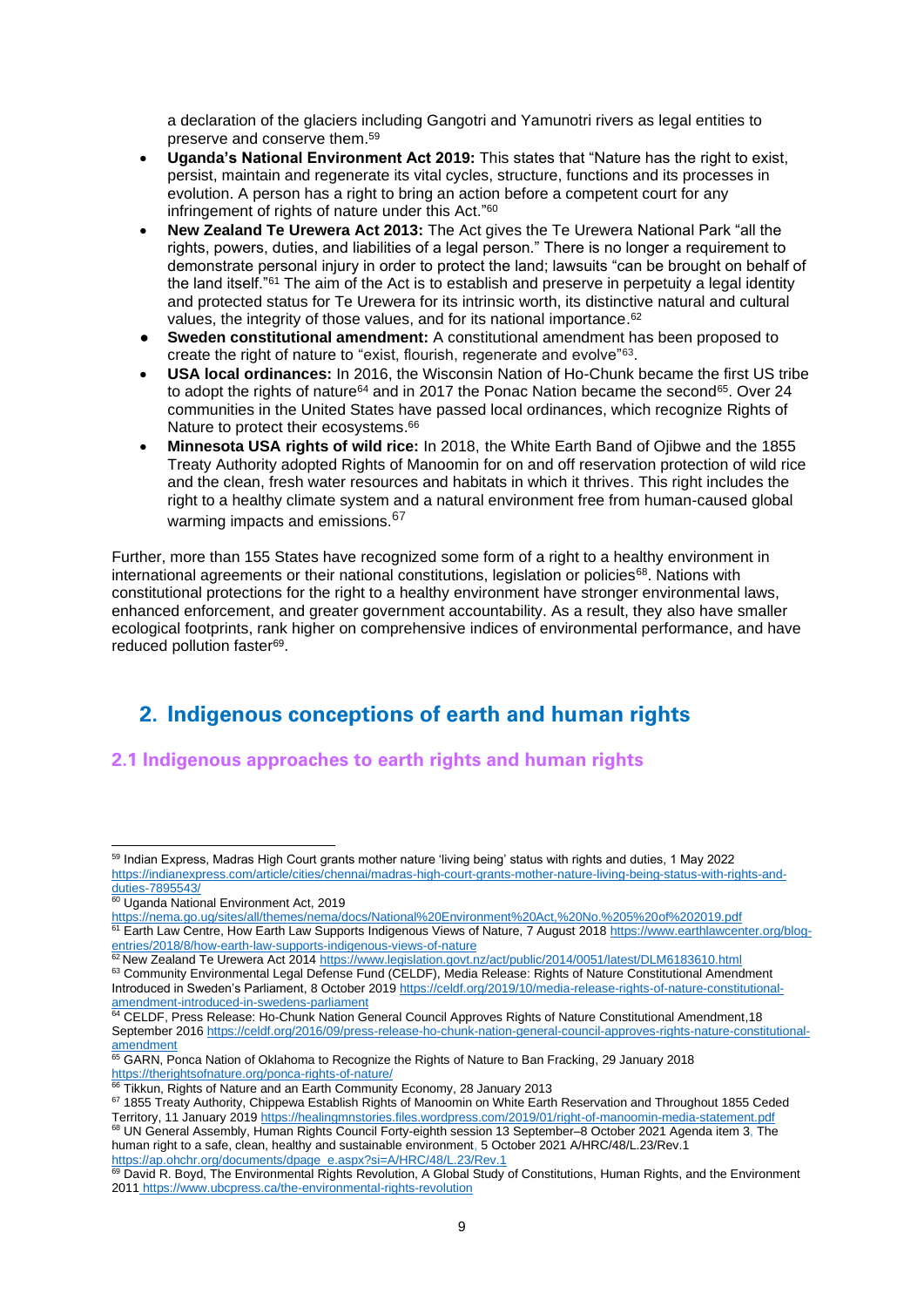## **"There is no separation between the rights of Indigenous peoples and the rights of Mother Earth", Alliance of Guardians and Children of Mother Earth<sup>70</sup>**

## <span id="page-9-0"></span>**A systems approach**

Indigenous worldviews adopt a systems perspective which recognizes the complexity and interrelationship of all of life on this planet; something the West is seemingly only just beginning to grasp as a result of COVID-19 and climate breakdown, among other emergencies. Human beings are members of a community of life – not dominant monopolizes of it - and have distinct responsibilities to other members of that community – plant, animal, waters and otherwise.

In Māori culture, all living things are connected through mauri - a unifying life force that exists in all living and non-living things - so that the health or well-being of one member, affects the health and well-being of all other members<sup>71</sup>. In Nepal, water, plants, trees, and animals are considered holy, and even given the status of gods and goddesses. Protecting jal (jungle) and jameen (water, forest, and land) is an age-old practice of Indigenous communities there, with a dharmic duty to have an abundant and flourishing planet<sup>72</sup>.

The natural laws of mother earth and the connectedness and dependency of every being, mean that indigenous knowledge and culture inherently support the flourishing of the ecosystem in which "nature" and "humans" are interconnected entities. Thus, the rights of nature are inherent in human rights and vica versa, and it is inconceivable to indigenous peoples that nature would not be a rightsbearer, just as humans are.<sup>73</sup>

Chief Seattle, a Suquamish Tribe and Dkhw'Duw'Absh (Duwamish) chief sums this idea up well: "Whatever befalls the earth befalls the sons and daughters of the earth. If men spit upon the ground, they spit upon themselves. We did not weave the web of life; We are merely a strand in it. Whatever we do to the web, we do to ourselves"74.

Climate change is not seen as a simplistic environmental issue, but the result of an unjust economic system, built on inequality and the pursuit of endless growth, and over-exploiting Nature to the point of collapse.<sup>75</sup> While ancient, these understandings are consistent with contemporary scientific understandings regarding the interrelated nature of the cosmos and the functioning of natural systems.<sup>76</sup>

### <span id="page-9-1"></span>**Human beings as part of an earth family**

**"Imagine this: The CEO who ordered the mining operation, the government official who sanctioned it, has the water balance in their own body destroyed, so they are always thirsty. Their head throbbing unrelentingly, unable to live without pain until they rectify their decision. Then and only then, is the balance in their own body and the earth's balance restored. For when the earth is cut, so are we", Elizabeth Harrop, When the Earth is Cut<sup>77</sup>**

<sup>&</sup>lt;sup>70</sup> The Declaration of the Alliance of Guardians and Children of Mother Earth, 2017

<sup>71</sup> Environment Guide, Māori and Environmental Law [https://www.environmentguide.org.nz/overview/maori-and-environmental](https://www.environmentguide.org.nz/overview/maori-and-environmental-law/)[law/](https://www.environmentguide.org.nz/overview/maori-and-environmental-law/)

 $72$  Cultural Survval, Loss of Traditional Knowledge Is Due to Lack of Documentation, September 2019

<https://www.culturalsurvival.org/publications/cultural-survival-quarterly/loss-traditional-knowledge-due-lack-documentation> <sup>73</sup> Fundación Pachamama, Recogniting Rights for Nature in the Ecuadorian Constitution [https://566259-1852283](https://566259-1852283-raikfcquaxqncofqfm.stackpathdns.com/wp-content/uploads/2021/09/Recogniting-Rights-for-Nature-in-the-Ecuadorian-Constitution-Fundacion-Pachamama.pdf) [raikfcquaxqncofqfm.stackpathdns.com/wp-content/uploads/2021/09/Recogniting-Rights-for-Nature-in-the-Ecuadorian-](https://566259-1852283-raikfcquaxqncofqfm.stackpathdns.com/wp-content/uploads/2021/09/Recogniting-Rights-for-Nature-in-the-Ecuadorian-Constitution-Fundacion-Pachamama.pdf)[Constitution-Fundacion-Pachamama.pdf](https://566259-1852283-raikfcquaxqncofqfm.stackpathdns.com/wp-content/uploads/2021/09/Recogniting-Rights-for-Nature-in-the-Ecuadorian-Constitution-Fundacion-Pachamama.pdf)

 $^{74}$  "Earth Prayers from around the World," edited by Elizabeth Roberts and Elias Amidon

<sup>&</sup>lt;sup>75</sup> The Declaration of the Alliance of Guardians and Children of Mother Earth, 2017

<sup>&</sup>lt;sup>76</sup> Cormac Cullinan, The Legal Case for The Universal Declaration of The Rights of Mother Earth, 2010 [https://566259-](https://566259-1852283-raikfcquaxqncofqfm.stackpathdns.com/wp-content/uploads/2021/09/Legal-Case-for-Universal-Declaration-Cormac-Cullinan.pdf)

[<sup>1852283-</sup>raikfcquaxqncofqfm.stackpathdns.com/wp-content/uploads/2021/09/Legal-Case-for-Universal-Declaration-Cormac-](https://566259-1852283-raikfcquaxqncofqfm.stackpathdns.com/wp-content/uploads/2021/09/Legal-Case-for-Universal-Declaration-Cormac-Cullinan.pdf)[Cullinan.pdf](https://566259-1852283-raikfcquaxqncofqfm.stackpathdns.com/wp-content/uploads/2021/09/Legal-Case-for-Universal-Declaration-Cormac-Cullinan.pdf)

<sup>77</sup> Elizabeth Harrop, When the Earth is Cut, 201[4 https://liveencounters.net/january-2014/09-september/elizabeth-willmott](https://liveencounters.net/january-2014/09-september/elizabeth-willmott-harrop-when-the-earth-is-cut/)[harrop-when-the-earth-is-cut/](https://liveencounters.net/january-2014/09-september/elizabeth-willmott-harrop-when-the-earth-is-cut/)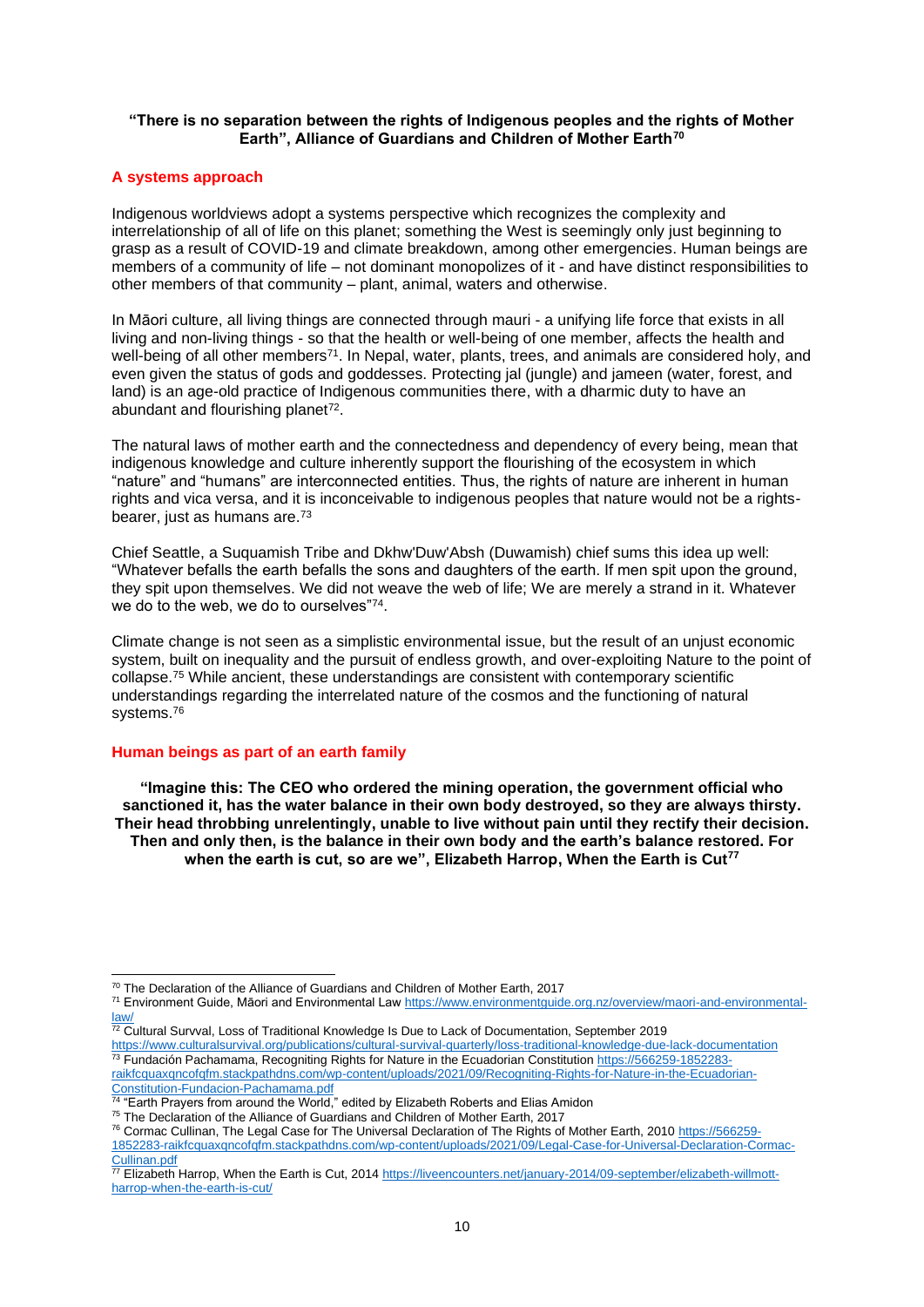Human beings are seen as part of a wider earth "family". The Mapuche people see themselves as sons and daughters (buds) of the Earth: Mapu means Earth, while che means people. They believe that people, land and nature constitute a single entity.<sup>78</sup>

The Māori word for land - whenua – is the same as for placenta, linking the earth with the human. All life is seen as being born from the womb of Papatūānuku, under the sea. The placentas from her womb float, forming islands of land. Traditionally, the whenua (placenta) and pito (umbilical cord) of newborns are buried in the earth, to reinforce the relationship between the newborn child and the land of their birth<sup>79</sup>.

As women are also bearers of life, they are intrinsically linked together in Anishinaabekwe culture with the earth and its waters. An act against the waters through exploitation, is to commit an act of violence against women. Women are seen as guardians and stewards of ancestral lands and can often be found wearing garments made from their environment to represent how they are linked $80$ .

Bob Randall, a Yankunytjatjara elder and traditional owner of Uluru (Ayer's Rock) says of nature as family: "You feel you are living with family when you include everything that is alive in that space, and you grow up knowing these are all your family. You can never feel lonely in that situation. How can you when all around you are family members from this ground up to all the trees around you to the clouds, the birds flying, the animals and reptiles that are hidden in the shrub. It is a beautiful way of being. And the completeness of being who you are where you are is a really good feeling".<sup>81</sup> This worldview is in complete contrast to a consumerist view of individualized lack, and a hunger for material possessions to fill the void.

# <span id="page-10-0"></span>**2.2 Natural law and customary law and practices**

## <span id="page-10-1"></span>**Respect for natural law**

## **"You can't negotiate with a beetle. You are now dealing with natural law. And if you don't understand natural law, you will soon", Oren Lyons, Chief of the Onondaga Nation Council of Chiefs of the Six Nations of the Iroquois Confederacy, the Haudenosaunee<sup>82</sup>**

The worldviews, traditional knowledge and customary laws and practices of indigenous peoples are derived from the laws of the Earth, i.e. from natural law.

A word in the language of the Anishinaabekwe - minobimaatisiiwin - describes the practice of living in harmony with natural law, in relationship with other individuals, with the land and all the things which are animate on the land. Minobimaatisiiwin is an expression of cultural values which allow practices to be kept in in order and in check to create sustainable communities at one with the land<sup>83</sup>. Winona LaDuke of the White Earth Nation sums up some of the principles of indigenous respect for natural  $law<sup>84</sup>$ :

- **Cyclical nature:** Much in nature is cyclical: the movements of moons, the tides, the seasons, the human body. Time itself, in most indigenous worldviews, is cyclical.
- **Balance in nature:** The essential nature of human beings is to live in balance with nature: Most indigenous ceremonies are about the restoration of balance. Nature itself continually tries to balance, to equalize.

<sup>82</sup> Schumacher Centre for New Economics, The Ice is Melting by Oren Lyons <https://centerforneweconomics.org/publications/the-ice-is-melting/>

<sup>&</sup>lt;sup>78</sup> United Nations Economic and Social Council, Study on the need to recognize and respect the rights of Mother Earth, E/C.19/2010/4 15 January 2010

<sup>&</sup>lt;sup>79</sup> Encyclopedia of New Zealand, Whenua – the placent[a https://teara.govt.nz/en/papatuanuku-the-land/page-4](https://teara.govt.nz/en/papatuanuku-the-land/page-4)

<sup>80</sup> Dress to Redress, an exhibition of the work of contemporary Anishinabe artist Celeste Pedri-Spade, 19 March to 3 July 2022, The American Museum, Bath, UK

<sup>81</sup> Global Oneness Project, The Land Owns Us with Bob Randall, a Yankunytjatjara elder and traditional owner of Uluru (Ayer's Rock), 27 February 2009 https://www.youtube.com/watch?v=w0sWIVR1hXw

<sup>83</sup> Voices from White Earth: Gaa-Waabaabiganikaag by Winona Laduke

<sup>84</sup> ibid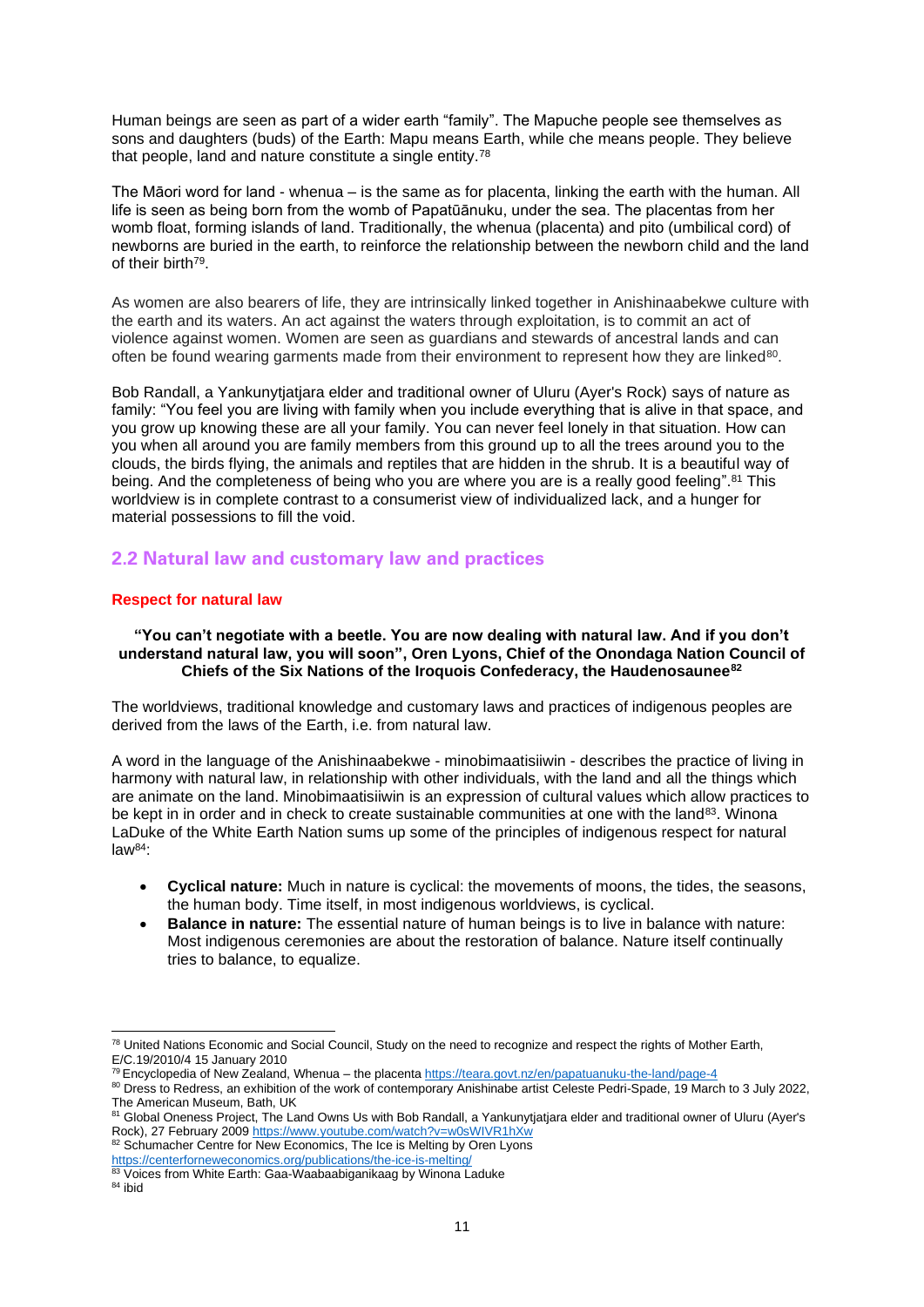- **Animate world:** most of the world is animate which is reflected in language, such that most nouns are animate. Naming the aliveness of things (corn, tree, rice, stone) allows these things to have spirit and standing on their own.
- **Reciprocity:** When you take, you always give. This is about balance and equity, respect for the earth. There is a mutual respect for nature, as nature supplies the resources needed to survive and the people caretake nature.
- **Take only what you need:** When you take, you must take only what you need and leave the rest. If you take more than you need, you have brought about imbalance. This is a very big disgrace, a violation of natural law, and it leaves no guarantee of continued harvesting.
- **Conspicuous distribution (not consumption):** Events for sharing and giveaways carry much more honour than accumulation. The more you give away, the greater your honour.

These principles are embodied in many indigenous cultures. The Buryat people of the Lake Baikal region in Siberia say "To live a life of honour is to live with tegsh," meaning to live in appreciation and balance with all of life<sup>85</sup>. The Andean concept of Pachamama, is symbiosis between humankind and nature. Pachamama – the fertile and productive Mother Earth - has her own laws and rights. It is through compliance that one becomes a qamiri, one who is educated in the ways of life and who lives a full life in harmony with nature.<sup>86</sup>

These concepts are embedded in the deeply held value systems of indigenous culture which have historically provided a rock-solid foundation for 'doing the right thing' in terms of nature conservation. Land is also seen as a cultural expression in and of itself. This is one of many reasons why colonialism was so disastrous, as peoples were removed from their intimately known landscapes which disconnected them from language (which intimately described that relationship and landscape) and their cultural heritage<sup>87</sup>.

Māori leadership draws on Tikanga Māori (cultural authenticity) and a commitment to "the Māori way of doing things" <sup>88</sup>, despite the globalized world we live in and the immense pressure indigenous nations face to homogenize themselves.

## <span id="page-11-0"></span>**Customary law and practices**

Recognition of the rights of Nature is embedded in customary laws, in contrast to modern environmental laws which are anthropocentric in nature<sup>89</sup>. The customary laws, customary practices and customary justice regulations of indigenous peoples – be they oral or in writing – thereby play an important role in respect for earth rights and human rights, and their inter-relationship. This includes the accumulation and use of unique spheres of indigenous knowledge over generations.

In Timor-Leste, tara bandu are local regulations and moral codes of conduct – "hanging prohibitions" as some of these rules were traditionally signalled by placing items in trees. Examples of tara bandu include prohibiting and penalizing the cutting and burning of forests and restricting hunting and fishing in specific locations during certain periods. These have expanded mangrove forests to protect the coastline and created remarkable gains for the coral reef ecosystem.<sup>90</sup>

The strength of tara bandu is two-fold: firstly, through providing an effective, participatory and community-driven approach to forest and marine conservation by regulating the use of natural resources to ensure their sustainability; and secondly through strengthening traditional practices and

<sup>85</sup> Tikkun, Rights of Nature and an Earth Community Economy, 28 January 2013 and

<https://scholarworks.umt.edu/cgi/viewcontent.cgi?article=5806&context=etd>

<sup>86</sup> United Nations Economic and Social Council, Study on the need to recognize and respect the rights of Mother Earth, E/C.19/2010/4 15 January 2010

<sup>&</sup>lt;sup>87</sup> Creative Spirits, Meaning of land to Aboriginal people

<sup>88</sup> University of Waikato, Five key values of strong Māori leadershi[p https://www.waikato.ac.nz/news-opinion/media/2019/five](https://www.waikato.ac.nz/news-opinion/media/2019/five-key-values-of-strong-maori-leadership)[key-values-of-strong-maori-leadership](https://www.waikato.ac.nz/news-opinion/media/2019/five-key-values-of-strong-maori-leadership)

<sup>89</sup> United Nations General Assembly Seventy-fifth session, Harmony with Nature Report of the Secretary-General, A/75/266 28 July 202[0 https://digitallibrary.un.org/record/3892593?ln=en](https://digitallibrary.un.org/record/3892593?ln=en)

<sup>90</sup> Visit to Timor-Leste - Report of the Special Rapporteur on the rights of indigenous peoples A/HRC/42/37/Add.2, 2 August 2019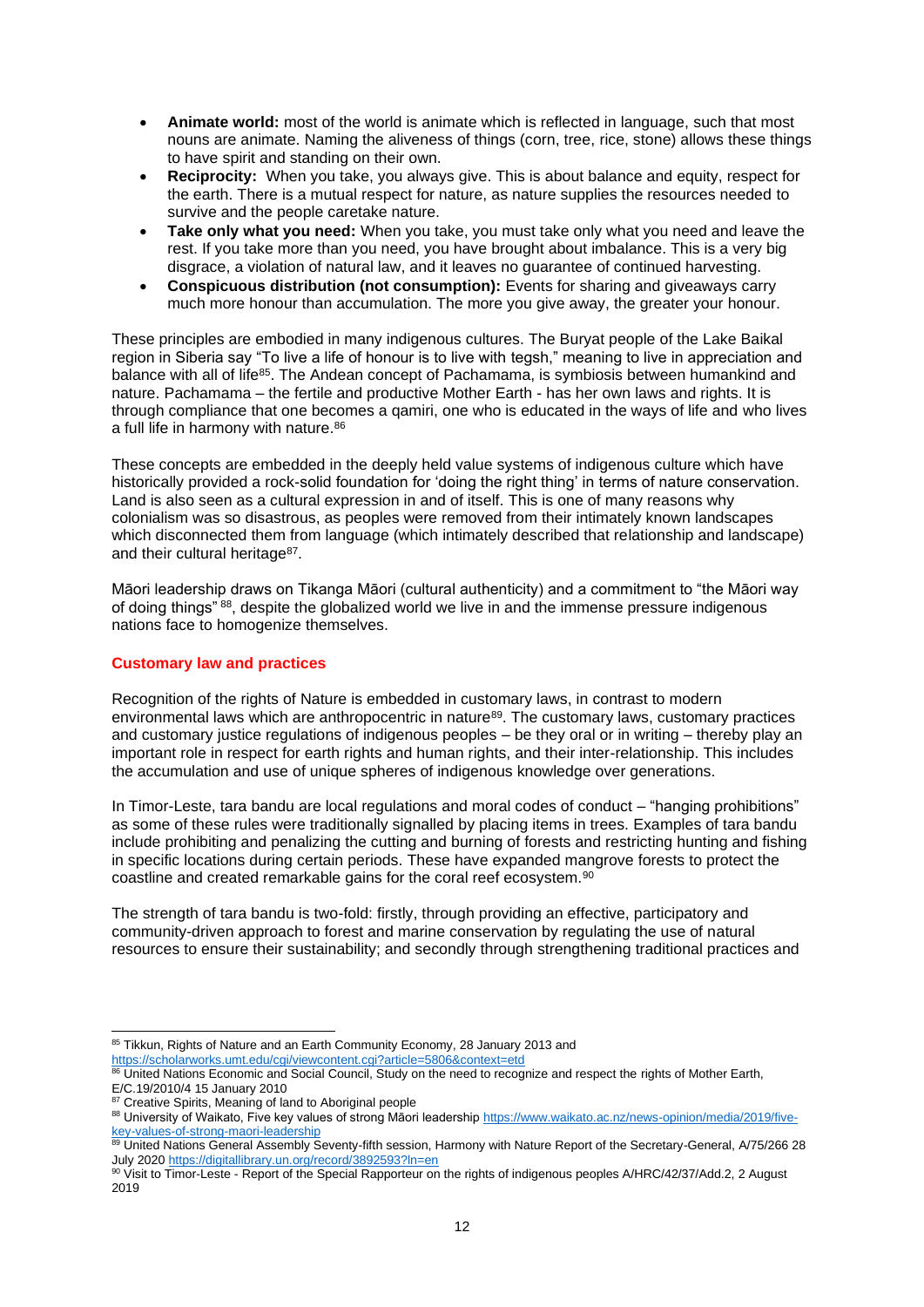community cohesion<sup>91</sup>. In this way, cultural diversity is integral to biological diversity for maintaining sustainable societies, a premise reflected in other indigenous cultures $92$ .

An important part of customary practices with regard to community decision making is the absence of the West's top-down approach to policy making or even of voting. Instead, matters may be resolved by consensus, which means everybody, or almost everybody, must agree.<sup>93</sup> Oren Lyons of the Onondaga Nation comments: "The leadership has to know everybody or just about. You don't let your nation get beyond the point where that is possible. If it does, then you break off and you begin another one".<sup>94</sup> Further, by addressing potential causes of conflict at a pre-emptive early stage, customary justice contributes to conflict prevention, unlike the reactive and perpetrator-focused approach of formal justice systems.<sup>95</sup>

The Bhil of India have the long-standing tradition of Halma. This is the process of gathering to discuss problems facing the community. In 2016, 10,000 gathered from over 300 villages to agree to the building of over 100 contour trenches to conserve water, something of increasing importance as droughts have plagued the area. Previous to this meeting, it is estimated that around 11,000 trees had been planted along with three large ponds being constructed. Overall, around 20,000 Bhil have engaged with the idea of rebuilding the forest and adapting to climate change<sup>96</sup>.

During the past decade, there has been growing recognition of the customary laws of indigenous peoples in constitutional and international law, and so the lines between customary and statutory legal systems have started to blur to positive effect. Three court rulings in the Americas provide evidence of indigenous narratives being recognized for the first time in statutory legal systems<sup>97</sup>:

- On 7 November 2019, a verdict by the Constitutional Court of Guatemala recognized the spiritual and cultural relationship between indigenous people and water as a living entity, which therefore could not be killed by contamination.
- On 6 February 2020, a decision by the Inter-American Court of Human Rights recognized the right to ancestral land in northern Salta Province, Argentina. With its verdict, the Inter-American Court set a precedent on the right to water, food, a healthy environment and cultural identity.
- On 1 April 2020, another unprecedented court settlement guaranteed reparations for crimes committed almost 40 years ago against the Ashaninka people in the Brazilian Amazon, whose lands were deforested in the 1980s to supply the European furniture industry.

## <span id="page-12-0"></span>**Concepts of land ownership**

## **"The whole issue of absentee land ownership needs to be addressed – particularly in America, where the idea of private property is so sacred, where somehow it is ethical to hold land that you never see", Winona Laduke<sup>98</sup>**

Due to consumer culture, very little value is placed on anything which is owned. If it is owned, it is disposable, can be taken forgranted, abused, ignored. The property-based legal system and nonrecognition of the inherent rights of nature has contributed to distancing people culturally and personally from their connection to the earth, and living planet<sup>99</sup>. The idea that humans have dominion over nature through owning and exploiting living creatures, land, sea and other territories, is a serious failure of non-indigenous thought and rights, with echoes of owner and chattel relationships towards women, and slaves.<sup>100</sup>

<sup>94</sup> ibid

<sup>&</sup>lt;sup>91</sup> ibid

<sup>92</sup> Voices from White Earth: Gaa-Waabaabiganikaag by Winona Laduke

<sup>93</sup> Schumacher Centre for New Economics, The Ice is Melting by Oren Lyons

<sup>95</sup> Visit to Timor-Leste - Report of the Special Rapporteur on the rights of indigenous peoples A/HRC/42/37/Add.2, 2 August 2019

<sup>96</sup> Hindustan Times. (2016). *Bhil tribes revive old tradition to conserve forest and water*. [online] Available at: https://www.hindustantimes.com/indore/bhil-tribes-revive-old-tradition-to-conserve-forest-and-water/storyhAI84PTrx0MNF6bFXnuxaJ.html.

<sup>97</sup> United Nations General Assembly Seventy-fifth session, Harmony with Nature Report of the Secretary-General, A/75/266 28 July 2020

<sup>98</sup> Voices from White Earth: Gaa-Waabaabiganikaag by Winona Laduke

<sup>99</sup> Tikkun, Rights of Nature and an Earth Community Economy, 28 January 2013

<sup>100</sup> United Nations Economic and Social Council, Study on the need to recognize and respect the rights of Mother Earth, E/C.19/2010/4 15 January 2010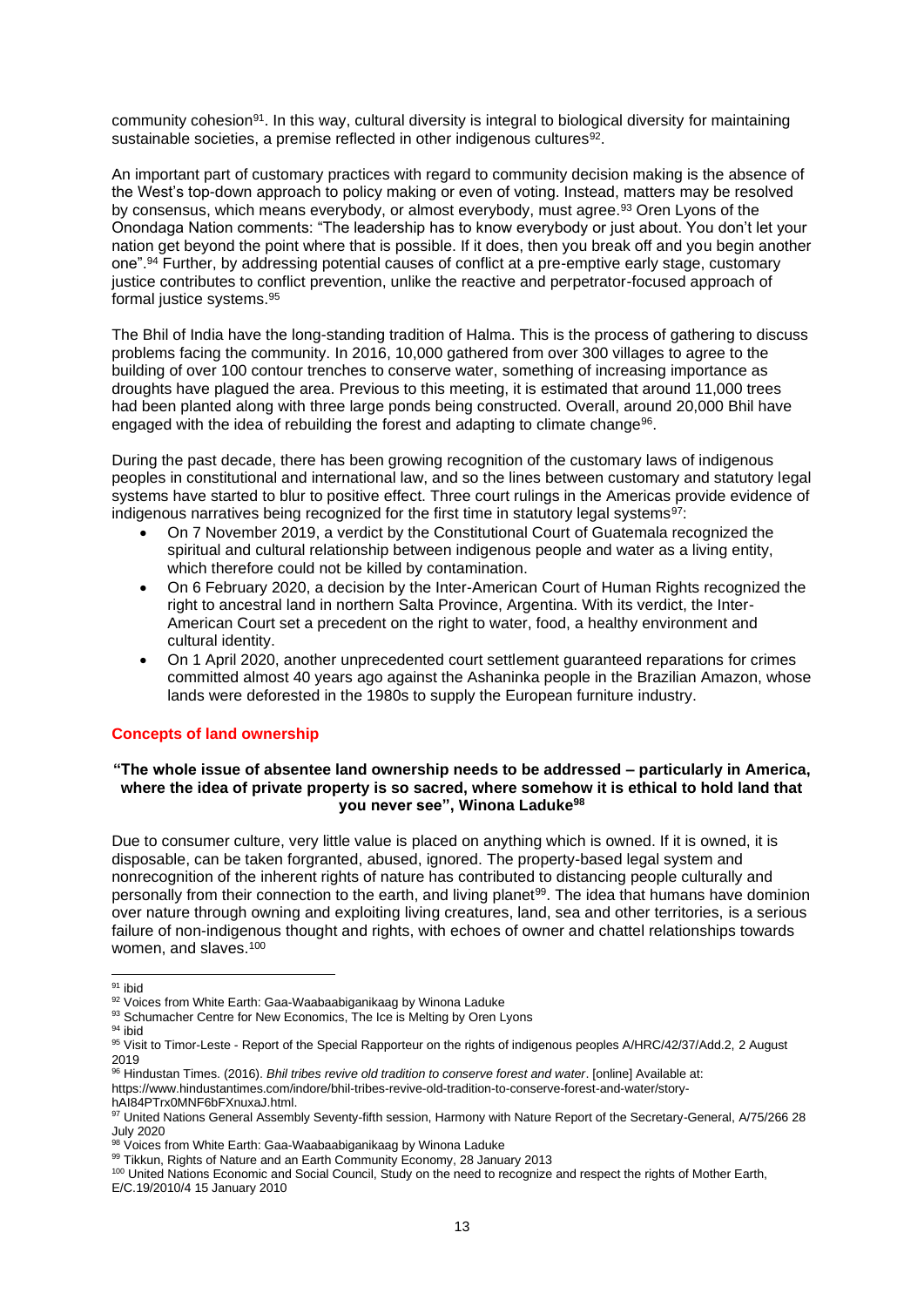Land registration and the concept of private property is alien to most indigenous peoples. With colonialism, the concept of 'land as property' was introduced to indigenous cultures around the world, which facilitated land-grabbing.

Customary practices that govern collective ownership and management of land date back long before colonization. For example, in Timor-Leste, pre-Portuguese traditions identified boundaries to lands through customary practices, without codification. <sup>101</sup> In the Congo, collective ownership of land and resources has proved crucial to improve the sustainability of livelihoods over generations.<sup>102</sup>

There is a deep sense that the people belong to the land and not the other way around. Bob Randall, a Yankunytiatiara elder comments: "My people see land ownership as being totally different to the English way of ownership. The land owns us. Everything that has been with life in the flesh has gone. But the land is still here".<sup>103</sup> Similarly in New Zealand, when Māori describe themselves as tangata whenua (people of the land), they are invoking a familial attachment to land, a bond not unlike that of mother (earth) and her children<sup>104</sup>. Similarly, the Anishinaabe indigenous group in the United States and Canada sees itself, not as an owner of wild rice but a symbiotic partner and "a parallel entity from the Creator"<sup>105</sup> .

Many indigenous cultures embrace varying degrees of a nomadic existence depending on their environment – again something little accepted by industrialized culture which insists on continuity of residence in a fixed individually owned or rented home, and is suspicious of travelling communities. Winona LaDuke explains that "In our society a person harvested rice in one place, trapped in another place, got medicines in a third place, and picked berries in a fourth. These locations depended on the ecosystem; they were not necessarily contiguous". Traditional forms of land use and ownership are thus akin to a community land trust, where land is collectively owned and managed, and each family has traditional areas where it fishes and hunts<sup>106</sup>.

The Inuit, who have lived in the Canadian Arctic and Greenland for thousands of years, have traditional practices of hunting and seasonal migration. In the summer months, the Inuit would often use skin tents framed from whale bones for structure. These tents were easy to construct and allowed groups to follow their food source. The modern Inuit are now beginning to set up home in more permanent, prefabricated houses. Opting to still leave in the Spring where often whole communities return to traditional hunting practices<sup>107</sup>.

Due to this way of being with the land, territory may be wrongly perceived by non-indigenous populations as being "unoccupied" and subject to designation as forest reserves, national parks or conservation areas or for commercial exploitation.<sup>108</sup> This is because the colonial Doctrine of Discovery and terra nullius (a Latin term signifying land without human habitation) held that European countries who 'discovered' lands inhabited by Indigenous peoples could claim them as their own.<sup>109</sup>

#### *Box 1 Indigenous people's relationship with the earth*

#### **Indigenous people's relationship with the earth**

<https://www.ohchr.org/en/documents/country-reports/visit-congo-report-special-rapporteur-right-indigenous-peoples> 103 The Land Owns Us with Bob Randall, 27 February 2009

<sup>105</sup> DW, Rights of nature: Can Indigenous traditions shape environmental law? 5 February 2020

<sup>&</sup>lt;sup>101</sup> Visit to Timor-Leste - Report of the Special Rapporteur on the rights of indigenous peoples A/HRC/42/37/Add.2, 2 August 2019

<sup>102</sup> Human Rights Council Forty-fifth session 14 September–2 October 2020 Agenda item 3, Visit to the Congo - Report of the Special Rapporteur on the right of indigenous peoples A/HRC/45/34/Add.1, 10 July 2020

<sup>104</sup> Foreign Policy, How New Zealand Recognizes the People There First, 28 November 2021 <https://foreignpolicy.com/2021/11/28/maori-land-native-new-zealand/>

[https://www.dw.com/en/environment-nature-rights-indigenous-activism-legal-personhood/a-52186866](about:blank) 106 Voices from White Earth: Gaa-Waabaabiganikaag by Winona Laduke

<sup>107</sup> Climate Generation, The Inuit, 12 January 200[8 https://www.climategen.org/blog/the-inuit](https://www.climategen.org/blog/the-inuit)

<sup>108</sup> Visit to the Congo - Report of the Special Rapporteur on the right of indigenous peoples A/HRC/45/34/Add.1, 10 July 2020

<sup>109</sup> E-International Relations, The UN as Both Foe and Friend to Indigenous Peoples and Self-Determination, 12 March 2020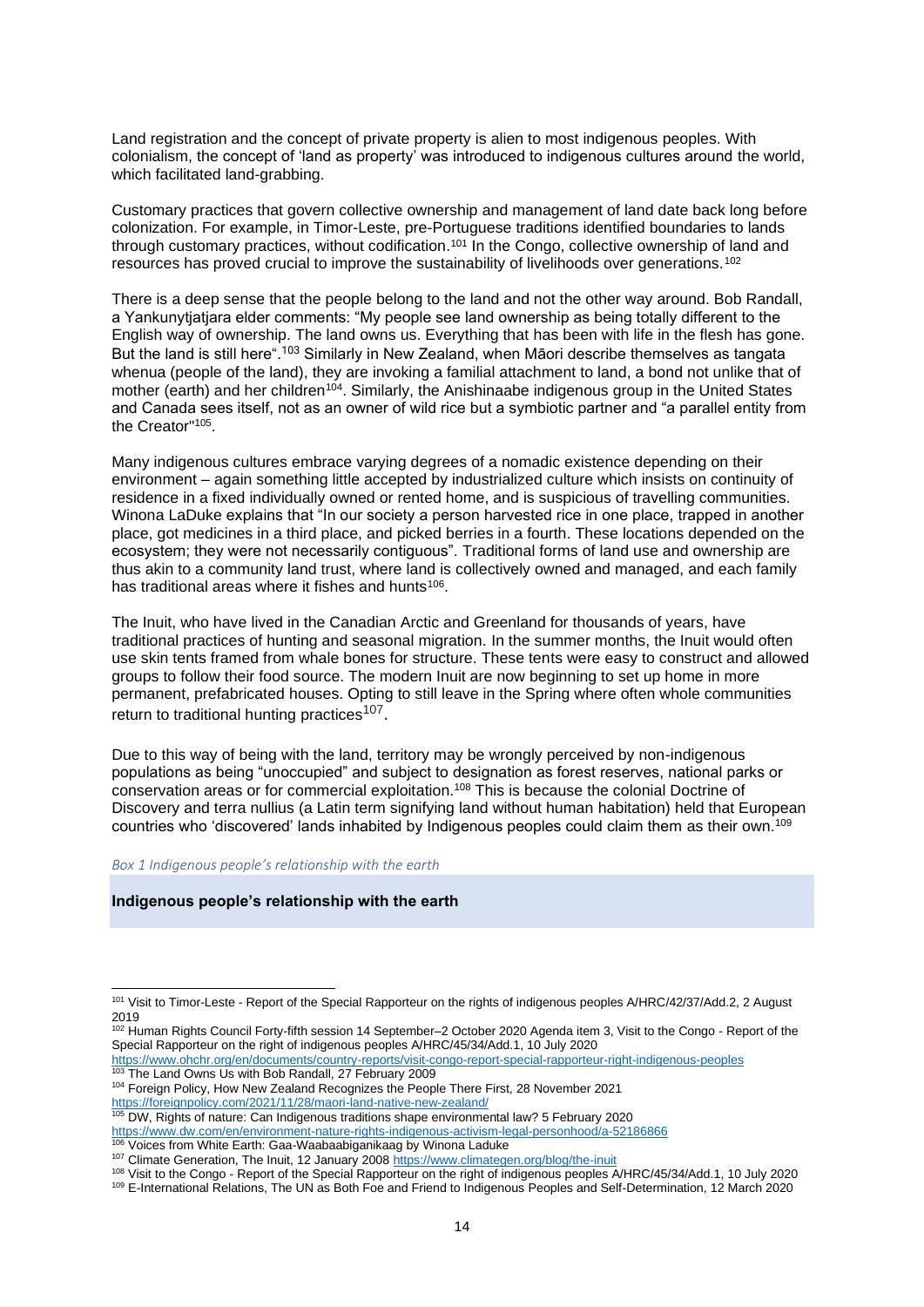Indigenous peoples the word over have a special relationship with the earth, with the land they are associated with, and all living things in it; acknowledging its nature as a complex system. This is typified by characteristics such as:

- Nature is the **"source" of all life not a "resource"**.
- The **Earth Community comprises** human communities together with ecosystem communities of river, forest, desert, ocean, mountain, and all that those imply.<sup>110</sup>
- The earth is not something that can be owned and exploited. The **earth is part of the human being and vice versa**. In the Māori worldview "I am the River and the River is me."<sup>111</sup>
- The earth is **a living being (Mother Earth) who procreates and nourishes**. Mother Earth is uywiri, the one who rears.<sup>112</sup>
- The earth and nature may contain the presence of the creator or spirit, and is **the subject of special relations of a spiritual nature grounded in reverence, humility and reciprocity**.
- Connection with their territories is a **bond of livelihood, energy and health**. It is a source of identity and culture, autonomy and freedom. It is the connecting tie among generations. It is the ground on which communities learn, identify values and develop self-rule. It is a connection between visible and invisible realities, material and spiritual wealth. With territory and nature go life, dignity and self-determination as peoples $113$ .
- A respectful relationship, where the land will sustain you if you care for it<sup>114</sup>.
- "We cultivated our land, but in a way different from the white man. We endeavour to **live with the**  land; they seemed to live off it." Tom Dystra, Aboriginal elder<sup>115</sup>.
- The relationship to **land extends to the sea and sky**. In Māori culture for example, the earth mother and sky father are central to beliefs; 'mother ocean' is celebrated by groups in the North Pacific such as Haida or Sgaan Kinghlas; and the sea is central to Inuit culture.

# <span id="page-14-0"></span>**2.3 The role of indigenous peoples in nature conservation**

## <span id="page-14-1"></span>**Guardians of the land for future generations**

## **"If we are indeed responsible for seven generations to come, then we need to act that way, but the current fixation on market-driven decisions for everything leaves no room for that. If you're going to make your decisions on the basis of profit and loss, then the loss is certainly going to be to your grandchildren", Oren Lyons<sup>116</sup>**

Inherent to the concept of community lands in indigenous culture is the collective obligation to protect and preserve them. In Timor-Leste, customary practices revolved around the concept of intergenerational responsibility to protect lands and resources to sustain the present and future generations. This is reflected in the value, "ema iha oan, rai la bele iha oan" (people can have children, land cannot), which also seeks to ensure equal access for all to lands and sufficient resources to sustain the population $117$ .

The concept of guardianship of the land for future generations – a responsibility often bestowed by ancestors – is common to many indigenous cultures. A key value of Māori leadership is the concept of

<sup>110</sup> Tikkun, Rights of Nature and an Earth Community Economy, 28 January 2013

<sup>&</sup>lt;sup>111</sup> Earth Law Centre, How Earth Law Supports Indigenous Views of Nature, 7 August 2018

<sup>112</sup> United Nations Economic and Social Council, Study on the need to recognize and respect the rights of Mother Earth, E/C.19/2010/4 15 January 2010

<sup>113</sup> ICCA Consortium, Territories and Areas Conserved by Indigenous Peoples and Local Communities <https://www.iccaconsortium.org/index.php/discover/>

<sup>114</sup> Petchary's Blog, Custodianship and Country: Some Australian Aboriginal Beliefs About the Environment, 28 December 2020 <https://petchary.wordpress.com/2020/12/28/custodianship-and-country-some-australian-aborigin>

<sup>&</sup>lt;sup>115</sup> Creative Spirits, Meaning of land to Aboriginal peopl[e https://www.creativespirits.info/aboriginalculture/land/meaning-of-land](https://www.creativespirits.info/aboriginalculture/land/meaning-of-land-to-aboriginal-people)[to-aboriginal-people](https://www.creativespirits.info/aboriginalculture/land/meaning-of-land-to-aboriginal-people)

<sup>&</sup>lt;sup>116</sup> Schumacher Centre for New Economics, The Ice is Melting by Oren Lyons

<sup>117</sup> Visit to Timor-Leste - Report of the Special Rapporteur on the rights of indigenous peoples A/HRC/42/37/Add.2, 2 August 2019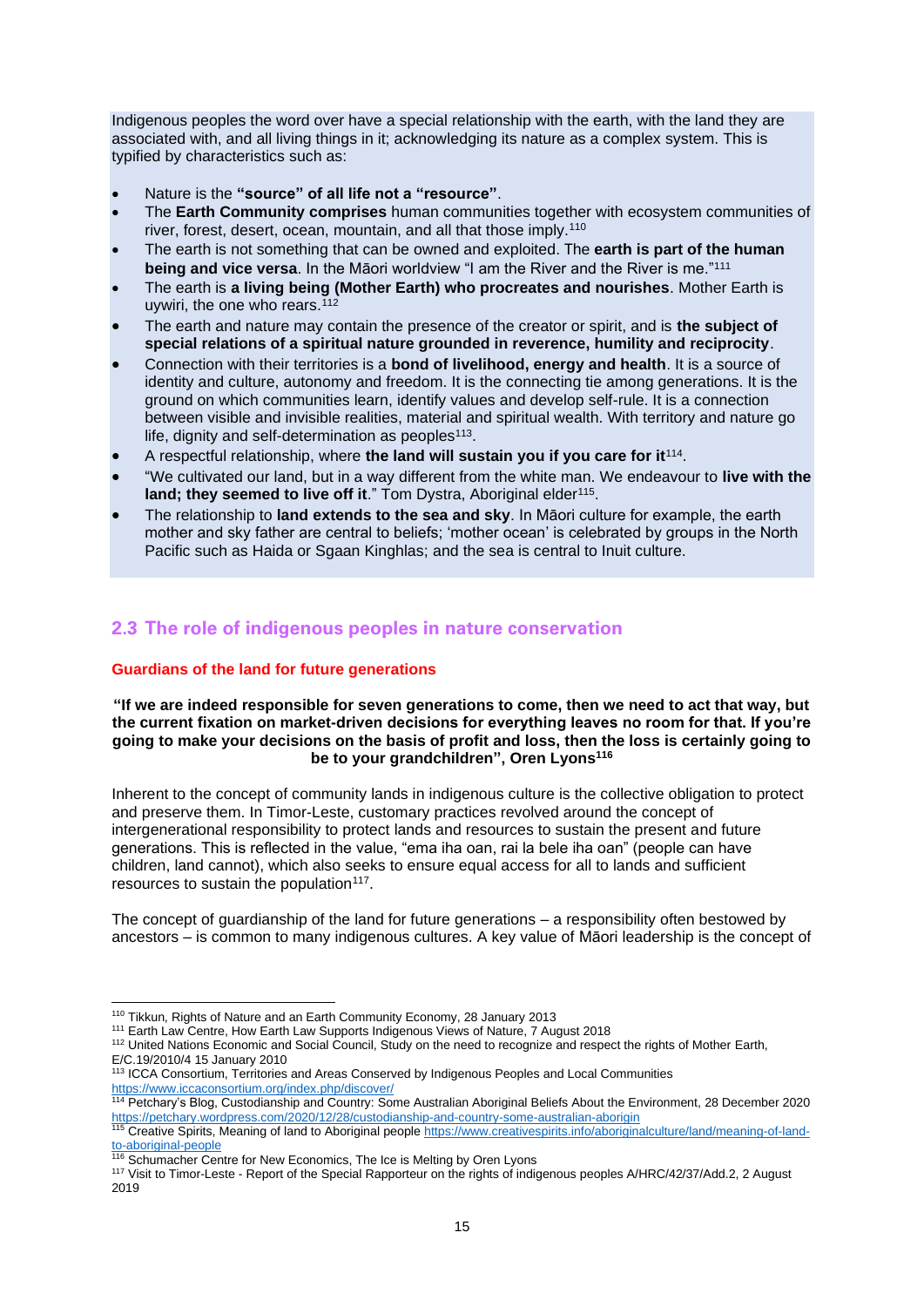kaitiakitanga which acknowledges the need for sustainable guardianship and protection – not as a  $goal - but$  as a practice over a lifetime<sup>118</sup>.

Many Aboriginal groups within Australia, such as the Wiradjuri people and Torres strait islander group, stress the importance of guardianship and stewardship over their lands, as their ancestors once did and continue to do today. To continue these traditions of guardianship, they must pass down their beliefs through generations to protect the land<sup>119</sup>. "Granny Law" gives responsibility to new generations to continue to care for their mother (earth). "To be responsible in caring in every single way, we call Kanyini; caring with unconditional love and responsibility" says Bob Randall<sup>120</sup>. Kanyini provides clear guidelines for how to make Love active and concrete by caring deeply and equally for all beings, within humanity and with the Natural World.<sup>121</sup>

This sense of loving responsibility means that indigenous peoples give back what they take from nature, or you only take what is needed, leaving no waste, so that future generations will not be put in peril. A stark contrast to the view of the western world, where commercialism is ruining the environment through a) extracting more than is needed and then b) dispensing of vast amounts of waste which then pollute the land.

The Plateau First Nations people originate in the West Coast of Canada, mainly around Vancouver, and incorporate the Yakama peoples. This group has a long-standing myth known as the Legend of the Lost Salmon. This story, passed down through generations, can be likened to a fable criticizing overconsumption and waste. Its main premise is that when the people took too much salmon from the river and let it go to waste, the Salmon no longer returned. To recover the lost Salmon, the old 'grandfather' placed his spirit inside the Salmon for it to return. This has led to the Yakama people to place high value on the salmon they hunt, believing that every salmon caught retains some spirit of the old grandfather<sup>122</sup>.

The Ainu used plant fibres and animal or even fish skins to fashion clothes which were treasured and kept. The robes made from plants include those made from the bast fibre of elm (sometimes linden) tree bark or vegetable fibre made from nettle grass.<sup>123</sup> This stands in strong contrast to fast fashion which sees 1 in 2 people throwing little-worn clothes straight in the waste bin, resulting in 64 percent of the 32 billion garments produced each year ending up in landfill.<sup>124</sup>

### *Box 2 Indigenous peoples in Suriname, South America, protect land for generations to come*

#### **Indigenous peoples in Suriname, South America, protect land for generations to come<sup>125</sup>**

Despite the region's isolation, the Trio and Wayana indigenous communities have seen increased pressure on the forests from logging and mining activities. In 2015, the Communities presented a declaration of cooperation to the National Assembly of Suriname to create a conservation corridor spanning 72,000 square kilometres (almost half of the total area of Suriname)<sup>126</sup>.

Like other indigenous peoples, the Suriname people's conception of earth rights has necessarily evolved, due to the extraction and exploitation of the land by industrial actors. Whereas the symbiosis of man and nature has always been viewed as an interdependency, this now includes indigenous peoples having to act as defenders of Earth, their own culture and livelihoods.

<sup>118</sup> University of Waikato, Five key values of strong Māori leadership

 $126$  ibid

<sup>&</sup>lt;sup>119</sup> Petchary's Blog, Custodianship and Country: Some Australian Aboriginal Beliefs About the Environment, 28 December 2020

<sup>120</sup> The Land Owns Us with Bob Randall, 27 February 2009

<sup>121</sup> Earthwise Centre, The Wisdom of Kanyini – Love with Responsibility, 5 August 2017

<https://www.earthwisecentre.org/blog/the-wisdom-of-kanyini-love-with-responsibility>

<sup>&</sup>lt;sup>122</sup> First People, Legend of The Lost Salmon - A Yakima Legen[d https://www.firstpeople.us/FP-Html-Legends/Legend-Of-The-](https://www.firstpeople.us/FP-Html-Legends/Legend-Of-The-Lost-Salmon-Yakima.html)[Lost-Salmon-Yakima.html](https://www.firstpeople.us/FP-Html-Legends/Legend-Of-The-Lost-Salmon-Yakima.html)

<sup>&</sup>lt;sup>123</sup> Hali, 'Master – An Ainu Story', The Brunei Gallery, SOAS, London, 12 December 2018 [https://hali.com/news/master-ainu](https://hali.com/news/master-ainu-story-brunei-gallery-soas-london/)[story-brunei-gallery-soas-london/](https://hali.com/news/master-ainu-story-brunei-gallery-soas-london/)

<sup>124</sup> Edge Fashion Intelligence, Fashion Industry Environmental, Waste, and Recycle Statistic[s https://edgexpo.com/fashion](https://edgexpo.com/fashion-industry-waste-statistics/)[industry-waste-statistics/](https://edgexpo.com/fashion-industry-waste-statistics/)

<sup>125</sup> WWF, Guardians of the Forest: Indigenous Peoples Take Action to Conserve Nearly Half of Suriname, 10 March 2015 [https://wwf.panda.org/wwf\\_news/?241222/Guardians-of-the-Forest-Indigenous-Peoples-Take-Action-to-Conserve-Nearly-Half](https://wwf.panda.org/wwf_news/?241222/Guardians-of-the-Forest-Indigenous-Peoples-Take-Action-to-Conserve-Nearly-Half-of-Suriname)[of-Suriname](https://wwf.panda.org/wwf_news/?241222/Guardians-of-the-Forest-Indigenous-Peoples-Take-Action-to-Conserve-Nearly-Half-of-Suriname)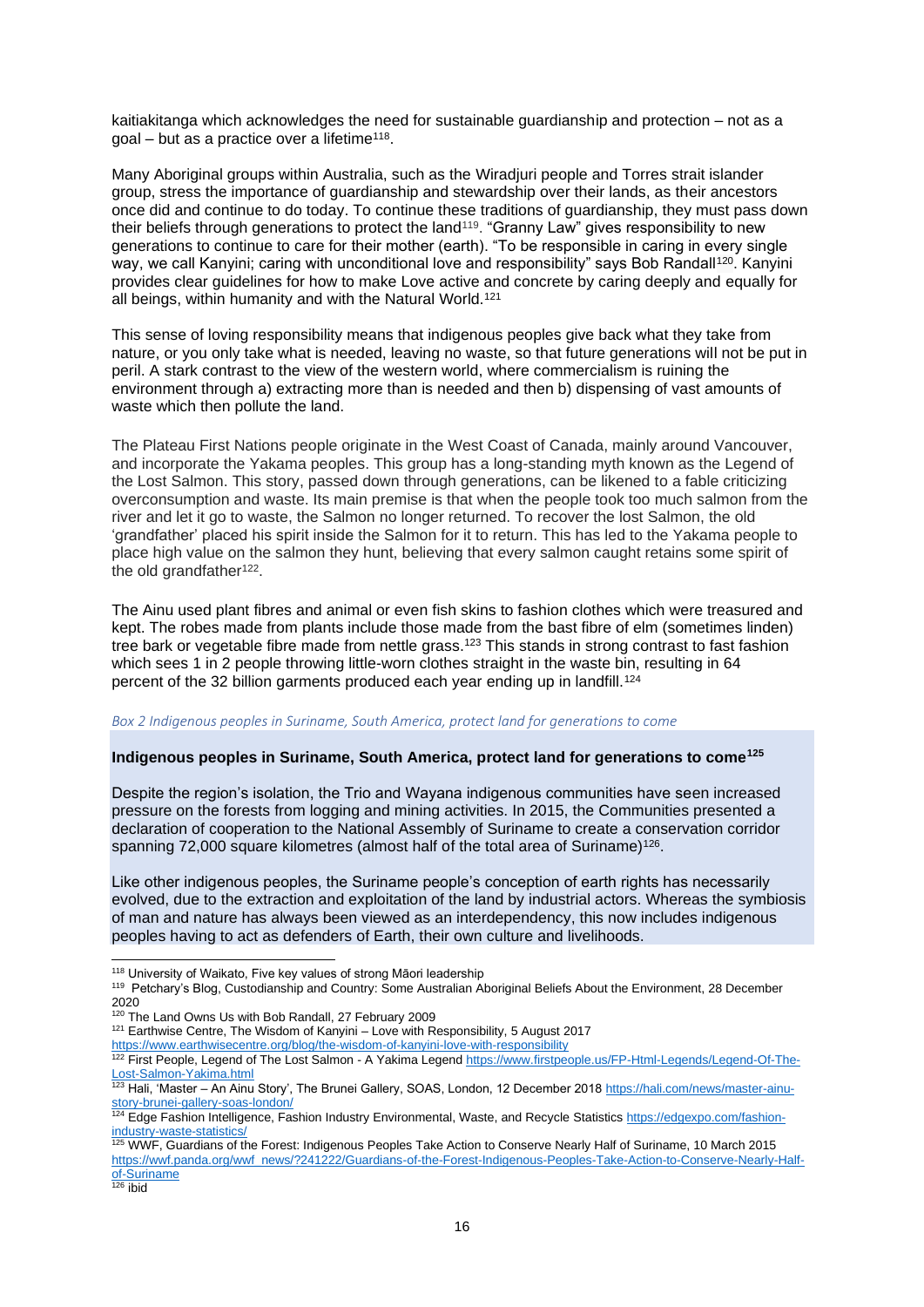**"As people we need earth's resources to live, the forest provides this. If we think and care about our future generations, now is the time to act and work together to preserve our nature." Captain Shedde of the Trio village of Alalapadu**

**"The indigenous people believe they borrow the lands from their grandchildren and we as a country, ought to be doing the same." John Goedschalk, Director of CI's Suriname office**

## <span id="page-16-0"></span>**Custodians of the Earth**

**"For Aboriginal peoples, country is much more than a place. Rock, tree, river, hill, animal, human – all were formed of the same substance by the Ancestors who continue to live in land, water, sky. Country is loved, needed, and cared for, and country loves, needs, and cares for her peoples in turn. Country is family, culture, identity. Country is self," Ambelin Kwaymullina, Palyku community**<sup>127</sup>

Indigenous Peoples are often called the custodians or stewards of the Earth<sup>128</sup>. Their common respect for and harmonious living within their environment, means that indigenous peoples have become synonymous with conservation. Traditional indigenous territories encompass around 22 percent of the world's land surface, and coincide with areas that hold 80 percent of the planet's biodiversity<sup>129</sup>. Thus, Indigenous peoples and local communities play a vastly expanded role in the governance, conservation and sustainable use of the world's biodiversity and nature, and as such are providing the basis for clean water and air, healthy food and livelihoods for people far beyond their boundaries<sup>130</sup>.

Indigenous territories – also known as Indigenous and community conserved areas (ICCAs)<sup>131</sup> - are lands that have generally been ancestrally occupied by indigenous peoples in a balance with nature that enables ecosystems to thrive in states closely corresponding to their natural evolution.<sup>132</sup> . The ability to do this comes from a deeply held understanding and reverence for nature and its cycles, the local landscape with its flora and fauna, indigenous food systems, and traditional knowledge which is passed down through the generations. ICCAs are as diverse as the peoples and communities who shape and sustain them through their unique cultures, governance systems and practices<sup>133</sup>.

Around the world, Indigenous Peoples protect and care for their collective lands and waters as integral to their own survival, health and wellbeing. For example, indigenous peoples have a deep understanding of wildlife behavioural patterns and life cycles that enables them to hunt in a sustainable manner while supporting the thriving of wild animals.<sup>134</sup>

Centred around the valley of Ziro in Northern India, the Apanti have used sustainable methods of farming for generations and are one of the only groups within this region of Asia to grow paddy crops while cultivating fish<sup>135</sup>. Their use of bamboo to allow natural irrigation from streams in the surrounding forests means they both sustain the forest while also using every inch of their agricultural lands to minimize environmental impacts. They have even been able to create natural tapyo (salt) from specific plant ashes, making the community less susceptible to goitre compared to other groups in their area<sup>136</sup>.

<sup>127</sup> Creative Spirits, Meaning of land to Aboriginal peopl[e https://www.creativespirits.info/aboriginalculture/land/meaning-of-land](https://www.creativespirits.info/aboriginalculture/land/meaning-of-land-to-aboriginal-people)[to-aboriginal-people](https://www.creativespirits.info/aboriginalculture/land/meaning-of-land-to-aboriginal-people)

<sup>128</sup> Cultural Survival, Indigenous Peoples Are One with Mother Earth, 4 June 2021 <https://www.culturalsurvival.org/news/indigenous-peoples-are-one-mother-earth>

<sup>&</sup>lt;sup>129</sup> Regional consultation on the rights of indigenous peoples in Asia, Report of the Special Rapporteur on the rights of indigenous peoples A/HRC/45/34/Add.3\*, 4 September 2020

<sup>130</sup> ICCA Consortium, Territories of Life: 2021 Report

<sup>131</sup> ICCAs are territories and areas conserved by indigenous peoples and local communities, and has been in international discourse formally since the IUCN World Conservation Congress 2008 in Barcelona as key governance actors in nature conservation. IUCN, ICCAs for biological and cultural diversity, 31 May 201[9 https://www.iucn.org/news/protected](https://www.iucn.org/news/protected-areas/201905/iccas-biological-and-cultural-diversity)[areas/201905/iccas-biological-and-cultural-diversity](https://www.iucn.org/news/protected-areas/201905/iccas-biological-and-cultural-diversity)

<sup>132</sup> RAISG, Amazonia Under Pressure 2020

<sup>133</sup> ICCA Consortium, Territories of Life: 2021 Report

<sup>134</sup> Visit to the Congo - Report of the Special Rapporteur on the right of indigenous peoples A/HRC/45/34/Add.1, 10 July 2020 135 Journal of World Heritage Studies, Exploring Nature-Culture Linkages in The Apatani Valley, Arunachal Pradesh, India, Special Issue 2020 [https://tsukuba.repo.nii.ac.jp/record/56131/files/JWHS\\_si2020-17.pdf](https://tsukuba.repo.nii.ac.jp/record/56131/files/JWHS_si2020-17.pdf)

<sup>136</sup> Better India, A Small Tribe In Arunachal Pradesh Is Showing How Man And Nature Can Co-exist In Perfect Harmony, 6 June 201[4 https://www.thebetterindia.com/11268/apatani-ziro-arunachal-pradesh-tribe-environement-friendly-nature-harmony](https://www.thebetterindia.com/11268/apatani-ziro-arunachal-pradesh-tribe-environement-friendly-nature-harmony)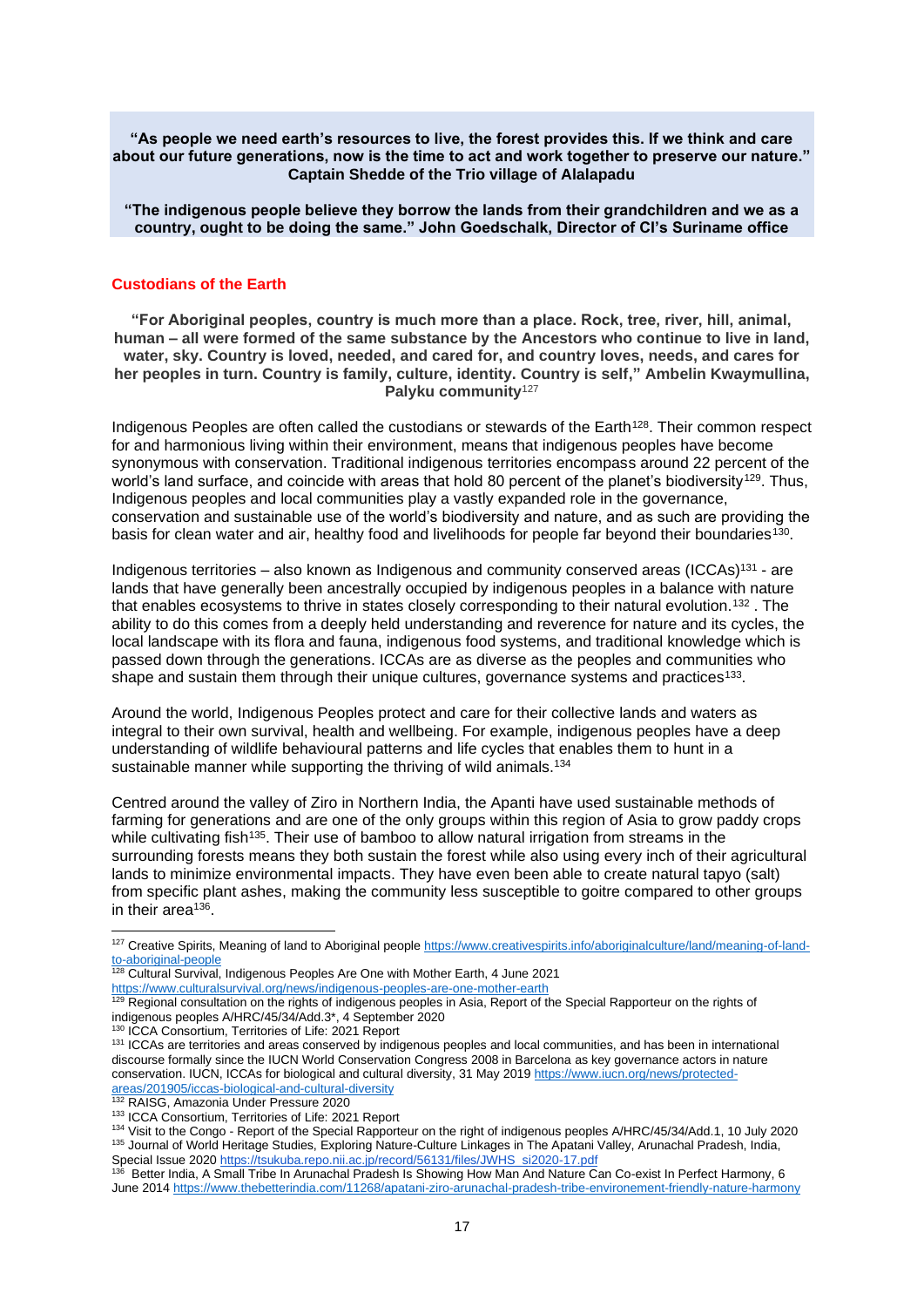Evidence supports the correlation between secure indigenous tenure and positive conservation outcomes, compared to adjacent and/or State-managed protected areas (from which indigenous peoples may sometimes be excluded) <sup>137</sup>. For example, in Amazonia 87.5 percent of deforestation took place outside protected natural areas and indigenous territories, highlighting the vital role these areas play in protecting forests<sup>138</sup>.

## <span id="page-17-0"></span>**Indigenous knowledge**

.

**"I witnessed my father's health care practices. He was a professor of social work and social sciences but also gave medicine for snake bites. It was made out of leaves, roots and filled with Indigenous knowledge. I had seen a lot of people coming to my home for treatment and getting well. He did not have the formal education for giving medicine for snake bites, but it had been passed onto him by his uncles", Archana Soreng, Kharia tribe in Odisha, eastern India<sup>139</sup>**

The rich web of local and indigenous knowledge systems, passed down through generations offers unrivalled insights into sustainability practices. Indigenous knowledge is part of a complex cultural collective which includes language, classification systems, resource use practices, social norms, ritual and spirituality.

Indigenous knowledge is derived from experiences and observations, specific to a locality, both from current and past generations. This knowledge base is transcribed and understood through actions, such as production methods, verbally through sayings and myths, or by cultural events<sup>140</sup>.

Indigenous knowledge has historically been ignored and denigrated by one-size-fits-all oftentechnological fixes to environmental and social problems, and the West has been slow to catch on. Things are changing, albeit slowly. A recent Intergovernmental Panel on Climate Change (IPCC) report for example notes that Indigenous knowledge can be a unique source for techniques for climate change adaptation and may be favoured over externally generated knowledge<sup>141</sup>.

There is an urgent need to complement mainstream education with the intergenerational transmission of indigenous knowledge, and ensure that teachers using national languages do not replace parents and elders as the holders of knowledge and authority in vernacular languages<sup>142</sup>. Further, there is a need to ensure that indigenous knowledge is not exploited, with the evolution of legal frameworks to support this.

#### *Box 3 Indigenous knowledge in practice*

### **Indigenous knowledge in practice**

• **Observation of the sun and the stars merges with study of nature** and the behaviour of animals, permitting the forecast of phenomena such as drought, frosts and the rainy seasons.<sup>143</sup>

[https://report.ipcc.ch/ar6wg3/pdf/IPCC\\_AR6\\_WGIII\\_FinalDraft\\_FullReport.pdf](https://report.ipcc.ch/ar6wg3/pdf/IPCC_AR6_WGIII_FinalDraft_FullReport.pdf)

<sup>&</sup>lt;sup>137</sup> Regional consultation on the rights of indigenous peoples in Asia. Report of the Special Rapporteur on the rights of indigenous peoples A/HRC/45/34/Add.3\*, 4 September 2020

<sup>&</sup>lt;sup>138</sup> Protected natural areas in Amazonia operate in different administrative contexts (national, departmental, and municipal governments, as well as in the private sector). RAISG, Amazonia Under Pressure 2020

<sup>139</sup> UNDP, "The world is finally willing to hear Indigenous voices – and I'm here to speak up." 8 August 2021 [https://www.undp.org/stories/%E2%80%9C-world-finally-willing-hear-indigenous-voices-%E2%80%93-and-i%E2%80%99m](https://www.undp.org/stories/%E2%80%9C-world-finally-willing-hear-indigenous-voices-%E2%80%93-and-i%E2%80%99m-here-speak-%E2%80%9D)[here-speak-%E2%80%9D](https://www.undp.org/stories/%E2%80%9C-world-finally-willing-hear-indigenous-voices-%E2%80%93-and-i%E2%80%99m-here-speak-%E2%80%9D)

<sup>140</sup> Susan Materer, Corinne Valdivia and Jere Gilles, Indigenous Knowledge Systems: Characteristics and Importance to Climatic Uncertainty, January 2002

[https://www.researchgate.net/publication/46472800\\_Indigenous\\_Knowledge\\_Systems\\_Characteristics\\_and\\_Importance\\_to\\_Cli](https://www.researchgate.net/publication/46472800_Indigenous_Knowledge_Systems_Characteristics_and_Importance_to_Climatic_Uncertainty) matic\_Uncertainty

<sup>141</sup> IPCC, Working Group III contribution to the Sixth Assessment Report of the Intergovernmental Panel on Climate Change, Climate Change 2022, Mitigation of Climate Change, 2022

<sup>&</sup>lt;sup>142</sup> UNESCO, Indigenous Knowledge and Knowledge Transmissio[n https://en.unesco.org/links/transmission](https://en.unesco.org/links/transmission) <sup>143</sup> United Nations Economic and Social Council, Study on the need to recognize and respect the rights of Mother Earth, E/C.19/2010/4 15 January 2010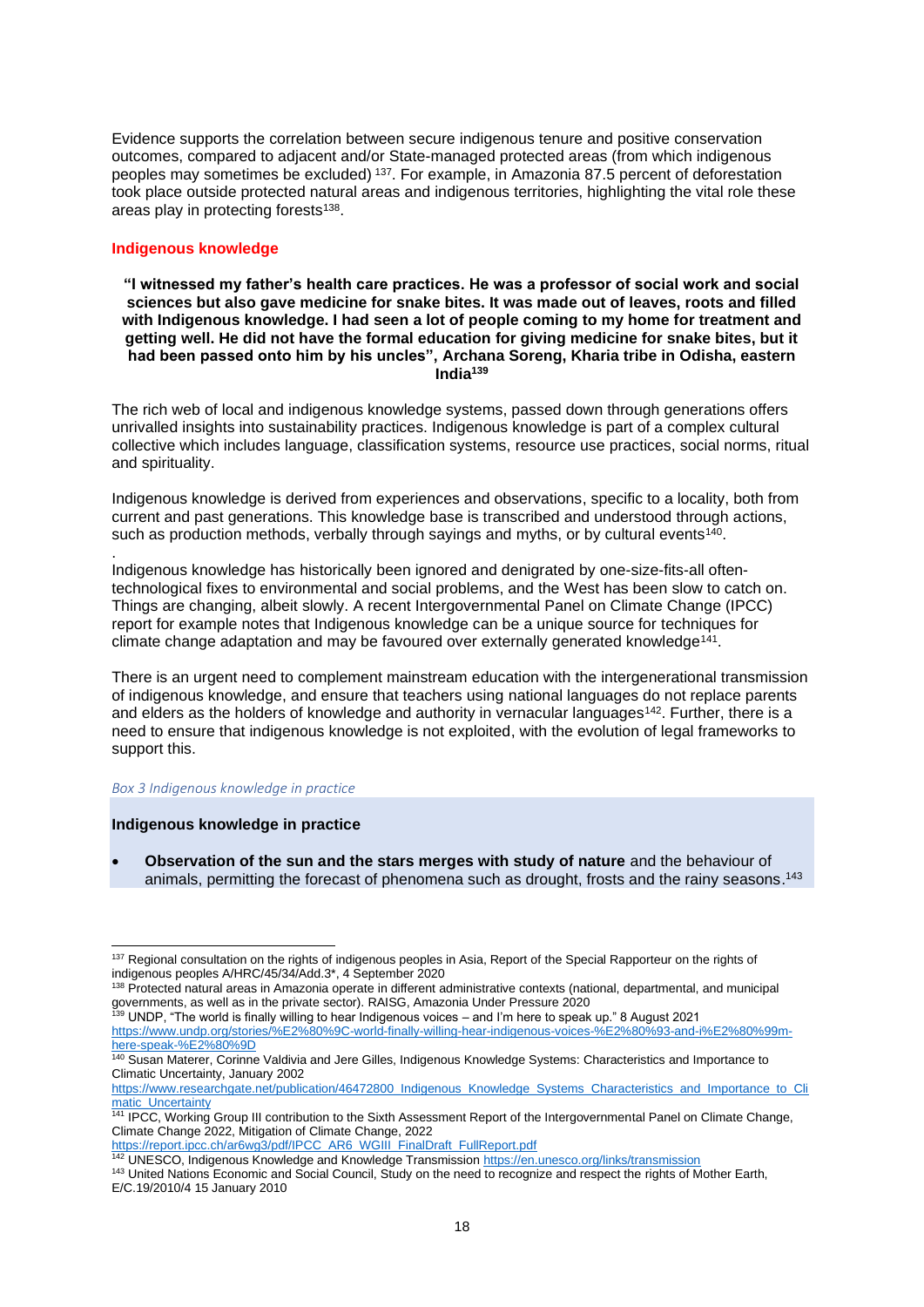- The Haida on the Northwest coast make totem poles and plank houses, and can **take a plank off a tree and still leave the tree standing**. 144
- For Aboriginals in Australia, the extreme conditions of their environment mean they understand **what to, and how much, to harvest in each season** to allow continued growth and sustainability of their communities. They have long used **controlled fires at the perfect time** of year to allow fresh growth such as Kangaroo grass to produce seed<sup>145</sup>.
- Indigenous knowledge has been effective in **developing measures to cope with climate hazards** and has contributed to increased food security. Examples include the Inuit knowledge of climate variability when hunting, the Inca traditions of crop diversification and knowledge of genetic diversity and, in the Sahel, the use of water-harvesting strategies and weather forecasting<sup>146</sup>
- Calls remain for **indigenous knowledge to be recognized in areas such as Disaster Risk Management**, for example indigenous women in Tanzania observing the behaviours of birds, insects and plants to predict the weather<sup>147</sup>.
- The Anishinaabekwe use **careful management and observation such as a "tallyman"**, who makes sure there are enough animals for each family in a given area. If a family can't sustain itself, the tallyman moves them to a new place where animals are more plentiful<sup>148</sup>.
- When a member of the Anishinaabekwe intends to trap beavers, he reaches his hand into a beaver house and **counts how many beavers there are to know how many he can take**. He only has to count if he hasn't already been observing that beaver house for a long time - a kind of thorough observation which can come only with residency and attachment to place.<sup>149</sup>

## <span id="page-18-0"></span>**Impact of industrialization and climate change on indigenous peoples**

Communities dependent on natural resources, particularly in the developing world, suffer disproportionate impacts from climate change and are especially vulnerable to any changes to the ecosystem which may impact on their way of life and survival<sup>150</sup>.

In the Congo for example, seasonal changes are less pronounced which is deeply affecting indigenous peoples' hunting and gathering practices, as changes in the weather can no longer be used to accurately predict the arrival of different kinds of wild food. In addition, abnormal periods of dry spells and out-of-season rainfall are disrupting foraging and fishing opportunities, negatively affecting livelihoods and food security.<sup>151</sup>

Traditional Inuit elders have also felt an impact in how they can predict the weather for travelling and hunting, due to changing wind and cloud patterns. This has also made it hard to pass on this tradition to younger generations. A decrease in traditional food sources has created a reliance on more storebought food, and an increase in diabetes within Inuit communities<sup>152</sup>.

In Asia, climate change has a range of serious impacts in indigenous communities. These include droughts in mountain areas; the escalation of wildfires; rising sea levels affecting coastal areas; floods; landslides; overall changes in seasonal patterns; and an increase in tropical insects and vector-borne diseases<sup>153</sup>.

<sup>144</sup> Voices from White Earth: Gaa-Waabaabiganikaag by Winona Laduke

<sup>145</sup> Petchary's Blog, Custodianship and Country: Some Australian Aboriginal Beliefs About the Environment, 28 December 2020 <sup>146</sup> Human Rights Council Thirty-sixth session 11-29 September 2017 Agenda item 3, Report of the Special Rapporteur on the rights of indigenous peoples A/HRC/36/46, 1 November 2017<https://digitallibrary.un.org/record/1479947?ln=en> <sup>147</sup> UNESCO, UNESCO calls for recognizing African Indigenous knowledge in disaster management, 2 December 2021

<https://en.unesco.org/news/unesco-calls-recognizing-african-indigenous-knowledge-disaster-management> <sup>148</sup> Voices from White Earth: Gaa-Waabaabiganikaag by Winona Laduke

<sup>149</sup> ibid

<sup>150</sup> European Parliament Directorate-General for External Policies of The Union, Indigenous peoples and climate change, May 2009 [https://www.europarl.europa.eu/RegData/etudes/etudes/join/2009/407009/EXPO-DROI\\_ET\(2009\)407009\\_EN.pdf](https://www.europarl.europa.eu/RegData/etudes/etudes/join/2009/407009/EXPO-DROI_ET(2009)407009_EN.pdf) <sup>151</sup> Visit to the Congo - Report of the Special Rapporteur on the right of indigenous peoples A/HRC/45/34/Add.1, 10 July 2020 152 Nunavut Climate Change Secretariat, Climate Change Impacts [https://www.climatechangenunavut.ca/en/understanding](https://www.climatechangenunavut.ca/en/understanding-climate-change/climate-change-impact)[climate-change/climate-change-impact](https://www.climatechangenunavut.ca/en/understanding-climate-change/climate-change-impact)

<sup>&</sup>lt;sup>153</sup> Regional consultation on the rights of indigenous peoples in Asia, Report of the Special Rapporteur on the rights of indigenous peoples A/HRC/45/34/Add.3\*, 4 September 2020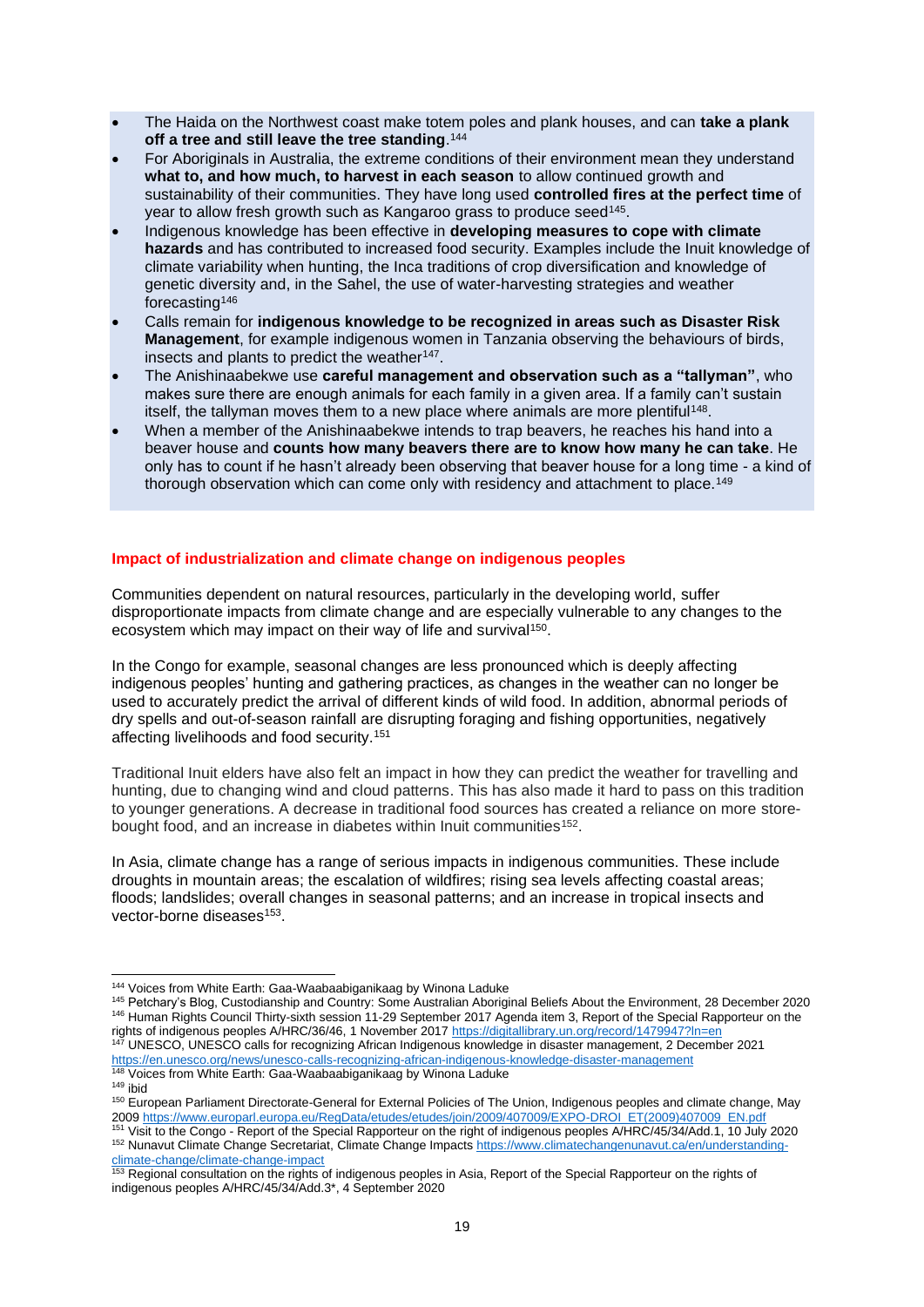As biodiversity and fertile lands erode, land grabbing has intensified, pollution is increasing as more fertilizers and chemicals are being used, and crops are failing. Climate-induced displacement is taking place as indigenous peoples, especially youth, are forced to migrate to urban areas due to shortages in resources and food.<sup>154</sup> As young people leave, so traditions begin to die out within the community.

For first nations peoples, pollution and contamination and disruption of wildlife habitats have reduced the supply and purity of traditional foods and herbal medicines<sup>155</sup>. This impacts the health and culture of indigenous peoples and forces them towards pharmaceuticals, and out of their cherished harmony with nature and her healing properties.

### <span id="page-19-0"></span>**Role of indigenous people in combatting climate change**

### **"The success of Native peoples to heal and strengthen our communities remains invisible to mainstream American society. Native grassroots groups remain on the front lines of environmental protection in America – mitigating climate change, restoring biodiversity and bringing back local food economies – but this work remains unseen and either unfunded or under-funded." Honour The Earth<sup>156</sup>**

Indigenous peoples can contribute to numerous potential climate change adaptation activities informed by their traditional knowledge. Examples of such activities include documentation of indigenous knowledge; climate monitoring and reporting; traditional fire management; disaster preparedness and response and early warning systems; rainwater harvesting; traditional agriculture techniques; coastal marine management; alternative energy development; the development of sustainable livelihoods; and stopping deforestation through local governance, land titling, forest management and conservation.<sup>157</sup>

In countries such as Timor Leste and New Zealand, the knowledge and resource management practices of indigenous peoples in keeping territories resilient to climate change are valued and promoted by Government.<sup>158</sup> However this is far from usual.

Indigenous peoples are doubly disadvantaged by mainstream society in that they are suffering the consequences of industrialization and consumerism in the form of climate change impacts, for which they are not responsible; and the traditional knowledge they hold which can help enrich scientific knowledge and adaptation activities is largely ignored.

This is because international climate change law and policy has an emphasis on monetary, knowledge and technology transfer from developed to developing countries and fails to recognize indigenous peoples' own coping and adaptive strategies and a reverse emphasis on indigenous knowledge transfer to "developed" countries.<sup>159</sup>

Indigenous peoples have been demanding greater protection of their human rights and increased participation in international discussions on climate change for over two decades.<sup>160</sup> While the management capacity of indigenous peoples is recognized by organizations such as International Union for Conservation of Nature (IUCN), as late as 2016, such governance only existed in less than 5 percent of all protected areas.<sup>161</sup> The UN Special Rapporteur on the rights of indigenous peoples

 $154$  ibid

<sup>&</sup>lt;sup>155</sup> Assembly of First Nations, Honouring Earth

<sup>156</sup> Aboriginal Mapping Network, Building Resilience in Indigenous Communities Initiative (Honor the Earth) <http://nativemaps.org/?p=3478>

<sup>157</sup> Report of the Special Rapporteur on the rights of indigenous peoples A/HRC/36/46, 1 November 2017 <sup>158</sup> Human Rights Council Forty-second session 9–27 September 2019 Agenda item 3, Visit to Timor-Leste - Report of the Special Rapporteur on the rights of indigenous peoples A/HRC/42/37/Add.2, 2 August 2019

<https://www.ohchr.org/en/documents/country-reports/visit-timor-leste-report-special-rapporteur-rights-indigenous-peoples> and New Zealand Department of Conservation Summary of the Te Mana o te Taiao – The Aotearoa New Zealand Biodiversity Strategy 2020 [https://www.doc.govt.nz/nature/biodiversity/aotearoa-new-zealand-biodiversity-strategy/te-mana-o-te-taiao](https://www.doc.govt.nz/nature/biodiversity/aotearoa-new-zealand-biodiversity-strategy/te-mana-o-te-taiao-summary/)[summary/](https://www.doc.govt.nz/nature/biodiversity/aotearoa-new-zealand-biodiversity-strategy/te-mana-o-te-taiao-summary/)

<sup>159</sup> Report of the Special Rapporteur on the rights of indigenous peoples A/HRC/36/46, 1 November 2017  $160$  ibid

<sup>161</sup> UN General Assembly, Rights of indigenous peoples, Note by the Secretary-General A/71/229, 29 July 2016 <https://digitallibrary.un.org/record/838642?ln=en>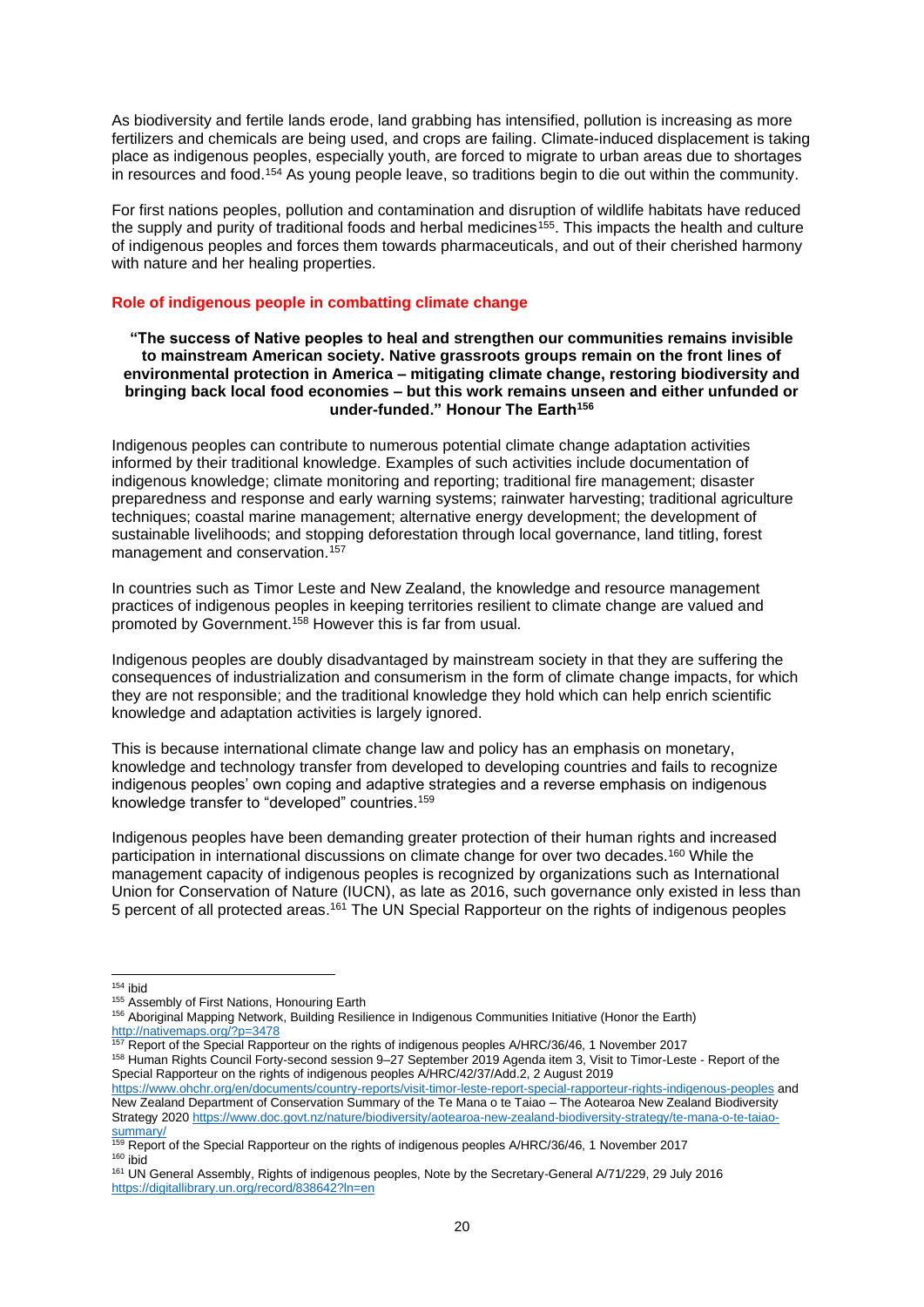noted in late 2020 that the valuable contributions of indigenous peoples towards protecting the environment from climate change continue to be denied<sup>162</sup>.

When will we listen? And when will we learn?

# <span id="page-20-0"></span>**3. Decolonizing ourselves and our broken relationship with the land**

## <span id="page-20-1"></span>**3.1 Colonial conservation**

### **"Colonial Conservation in Africa is exclusive, right-wing, militarized, violent and racist." Mordecai Ogada, Conservation Solutions Afrika, Kenya<sup>163</sup>**

#### <span id="page-20-2"></span>**Fortress approach to nature conservation**

In our attempt to rally around the earth, mainstream conservation actors have drawn upon colonial principles of domination over the land and the people who inhabit it, this time in the name of saving it. In the Congo for example, restrictions on indigenous peoples' access to their territories have increased along with commercial exploitation of the forests, and as the rich biodiversity of the country's remaining areas has attracted conservation projects.<sup>164</sup>

This archaic "fortress" approach to nature conservation which excludes indigenous peoples from their land in the name of earth rights, fails to respect the incredible role which indigenous peoples play in protecting nature – excluding the human part of the ecosystem who can create the greatest ecological gains. Ironically, by failing to integrate earth rights and human rights, earth rights are compromised.

On 28 January 2016, the Inter-American Court of Human Rights found Suriname responsible for multiple rights violations including grants of individual titles to non-indigenous persons and restrictions imposed on the Kaliña and Lokono peoples in two nature reserves. The Court concluded that because respect for the rights of the indigenous peoples may have a positive impact on environmental conservation "the rights of the indigenous peoples and international environmental laws should be understood as complementary, rather than exclusionary, rights."<sup>165</sup>

The US\$ 21 million Ridge to Reef conservation project in the Tanintharyi region, southern Myanmar – involving the Global Environmental Facility, the United Nations Development Programme (UNDP), Flora and Fauna International and the Forest Department of Myanmar - was suspended in 2019 following complaints by indigenous communities and other villagers affected. The project was planned and designed without the participation or FPIC of the Karen indigenous peoples, while threatening to displace and exclude them from their territories. In May 2020, indigenous communities developed an alternative vision to protect biodiversity, livelihoods, local indigenous practices and cultures, and peace throughout the region, and called upon conservation donors and implementing organizations to abandon top-down conservation initiatives.<sup>166</sup>

Indigenous people in Sangha used to hunt and collect forest produce to sustain their families but now consider this too risky due to the repeated arrests and acts of harassment to which they were subjected by eco-guards.<sup>167</sup>

Indeed, violence against indigenous peoples, associated with colonial conservation is often reported. In Africa and Asia, while tourists and other outsiders are welcomed into "Protected Areas" or "National Parks" (which were formally land belonging to indigenous peoples but stolen from them in echoes of original colonial land grabbing), the eco-guards and park rangers burn down local people's homes,

<sup>&</sup>lt;sup>162</sup> Regional consultation on the rights of indigenous peoples in Asia. Report of the Special Rapporteur on the rights of indigenous peoples A/HRC/45/34/Add.3\*, 4 September 2020

<sup>&</sup>lt;sup>163</sup> Survival International Instagram

<sup>164</sup> Visit to the Congo - Report of the Special Rapporteur on the right of indigenous peoples A/HRC/45/34/Add.1, 10 July 2020 <sup>165</sup> Forest Peoples Programme, Indigenous peoples in Suriname win important case in the Inter-American Court of Human Rights, 23 February 201[6 https://www.forestpeoples.org/en/topics/inter-american-human-rights](https://www.forestpeoples.org/en/topics/inter-american-human-rights-system/news/2016/02/indigenous-peoples-suriname-win-important-cas)[system/news/2016/02/indigenous-peoples-suriname-win-important-cas](https://www.forestpeoples.org/en/topics/inter-american-human-rights-system/news/2016/02/indigenous-peoples-suriname-win-important-cas)e<br><sup>166</sup> Pocional case://tail.jp/noise-peoples-suriname-win-important-cas

Regional consultation on the rights of indigenous peoples in Asia. Report of the Special Rapporteur on the rights of indigenous peoples A/HRC/45/34/Add.3\*, 4 September 2020

<sup>167</sup> Visit to the Congo - Report of the Special Rapporteur on the right of indigenous peoples A/HRC/45/34/Add.1, 10 July 2020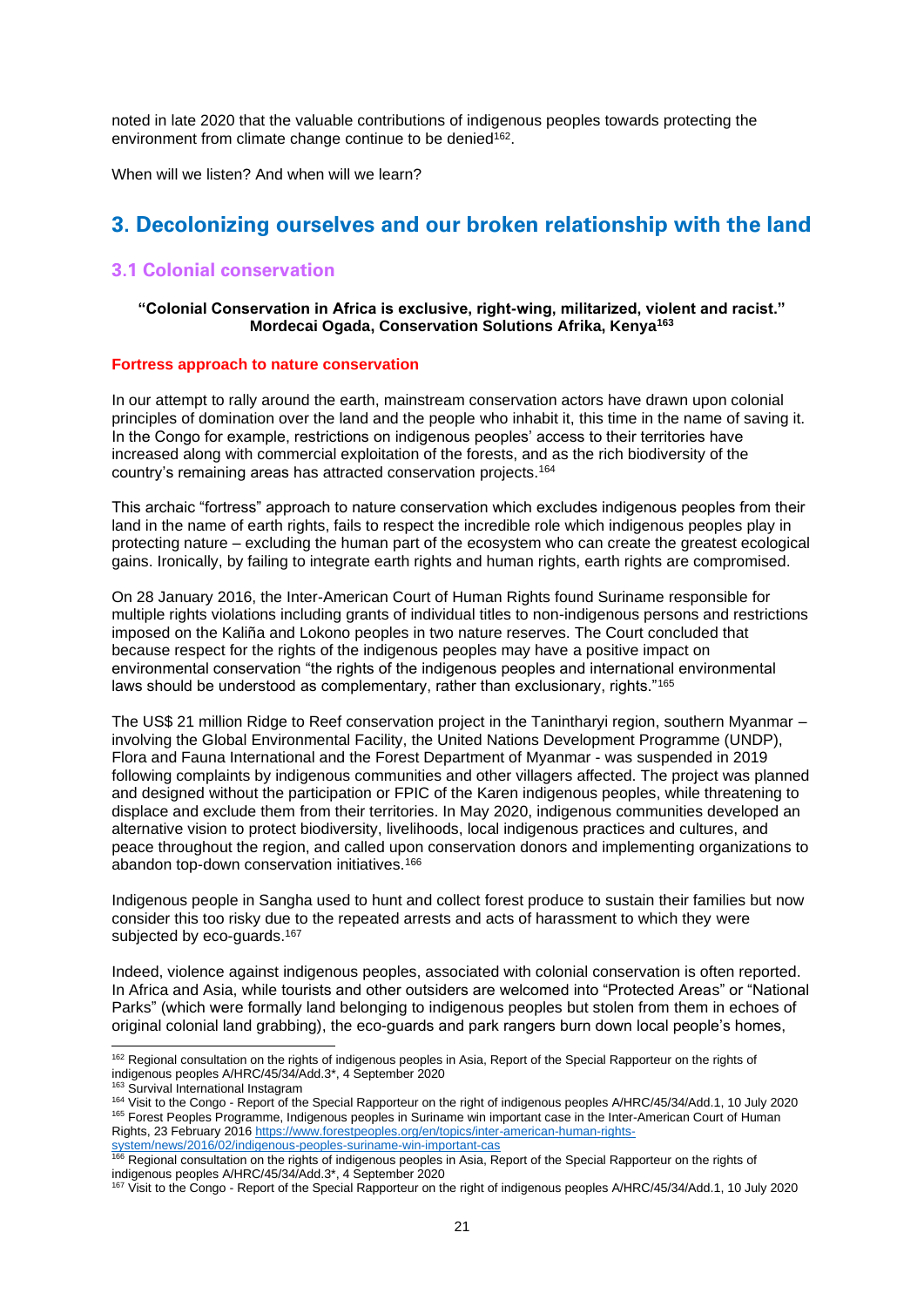steal goods, vandalize property, and beat, torture, rape and kill local people with impunity. Conservation groups such as World Wildlife Fund (WWF), Wildlife Conservation Society (WCS) and African Parks continue to fund and support the perpetrators of these atrocities, which they are alleged to have been aware of for many years<sup>168</sup>.

#### <span id="page-21-0"></span>**Impact of climate change measures**

Climate change adaptation and mitigation projects can also commercialize the forests upon which indigenous peoples are dependent. For example, displacement is taking place as the proliferation of dams - erroneously claimed to constitute climate change mitigation measures - force indigenous peoples to relocate.<sup>169</sup>

IPCC has expressed concern that existing climate change policies and regulations may inadvertently constrain the effects of climate change measures in many regions, due to limiting access to indigenous territories, reducing genetic diversity, and loss of transmission of indigenous knowledge.<sup>170</sup>

## <span id="page-21-1"></span>**3.2 Disconnected**

#### **"One has to lay blame at the feet of the cultures of States bent on unbridled development through the exploitation of nature, conceived as a mere repository of resources", United Nations Economic and Social Council, Study on the need to recognize and respect the rights of Mother Earth<sup>171</sup>**

Our institutions – governments, religions, universities, corporations, and especially the legal systems underpinning them – rest upon a perspective centred exclusively on the human. Other life forms are objects not subjects and have reality and value only through their use by the human.<sup>172</sup> This is in dramatic contrast to indigenous ways of being, which have been subsumed by these ideals.

The concept of development is based on Western notions of achievement, progress and well-being. As indigenous peoples were forced away from their ways of being with the land, whether that be through land grabbing or a kind of cultural osmosis, the result is not 'progress' in any form.

Indigenous peoples were forced to replace subsistence with poverty; a wealth of meaning and connection with abandonment; plant medicine with pharma; traditional foods with processed foods; indigenous wisdom with mainstream education in national languages; indigenous livelihoods for wage labour far from "home"; and belonging for stigmatization and violence.

The indigenous peoples excluded from their forests by guards in Sangha, say their desire to integrate with mainstream culture was fuelled by their being driven away from the forest. And with a lack of employment or any other source of income to support their families, they had no other viable option for ensuring their own survival. Members of the younger generation may believe that living off the forest is stigmatizing and perpetuates the image of indigenous peoples as inferior, due to Western notions of development and consumerism.<sup>173</sup>

However, employment opportunities may be scarce. In the Congo, the logging company Congolaise Industrielle des Bois (CIB) and the Wildlife Conservation Society cited high levels of illiteracy, lack of qualifications and the semi-nomadic lifestyle as major barriers to the employment of indigenous peoples. Instead, they prefer to recruit indigenous peoples for a limited number of roles that specifically drew on their indigenous knowledge, for example as animal trackers, to guide tourists to wildlife, or tree specialists.<sup>174</sup> It seems highly unjust that peoples are forced from their land which they are best-placed to protect – and then the only employment options offered are those cherry picked

 $170$  ibid

172 Edited by Peter Burdon, Exploring Wild Law The Philosophy of Earth Jurisprudence, 2011 [https://566259-1852283](https://566259-1852283-raikfcquaxqncofqfm.stackpathdns.com/wp-content/uploads/2021/09/Burdon_Exploring_Wild_Law_extract_2011.pdf) [raikfcquaxqncofqfm.stackpathdns.com/wp-content/uploads/2021/09/Burdon\\_Exploring\\_Wild\\_Law\\_extract\\_2011.pdf](https://566259-1852283-raikfcquaxqncofqfm.stackpathdns.com/wp-content/uploads/2021/09/Burdon_Exploring_Wild_Law_extract_2011.pdf)

<sup>168</sup> Survival, Decolonize Conservatio[n https://www.survivalinternational.org/conservation](https://www.survivalinternational.org/conservation)

<sup>169</sup> Regional consultation on the rights of indigenous peoples in Asia, Report of the Special Rapporteur on the rights of indigenous peoples A/HRC/45/34/Add.3\*, 4 September 2020

<sup>171</sup> United Nations Economic and Social Council, Study on the need to recognize and respect the rights of Mother Earth, E/C.19/2010/4 15 January 2010

<sup>173</sup> Visit to the Congo - Report of the Special Rapporteur on the right of indigenous peoples A/HRC/45/34/Add.1, 10 July 2020  $174$  ibid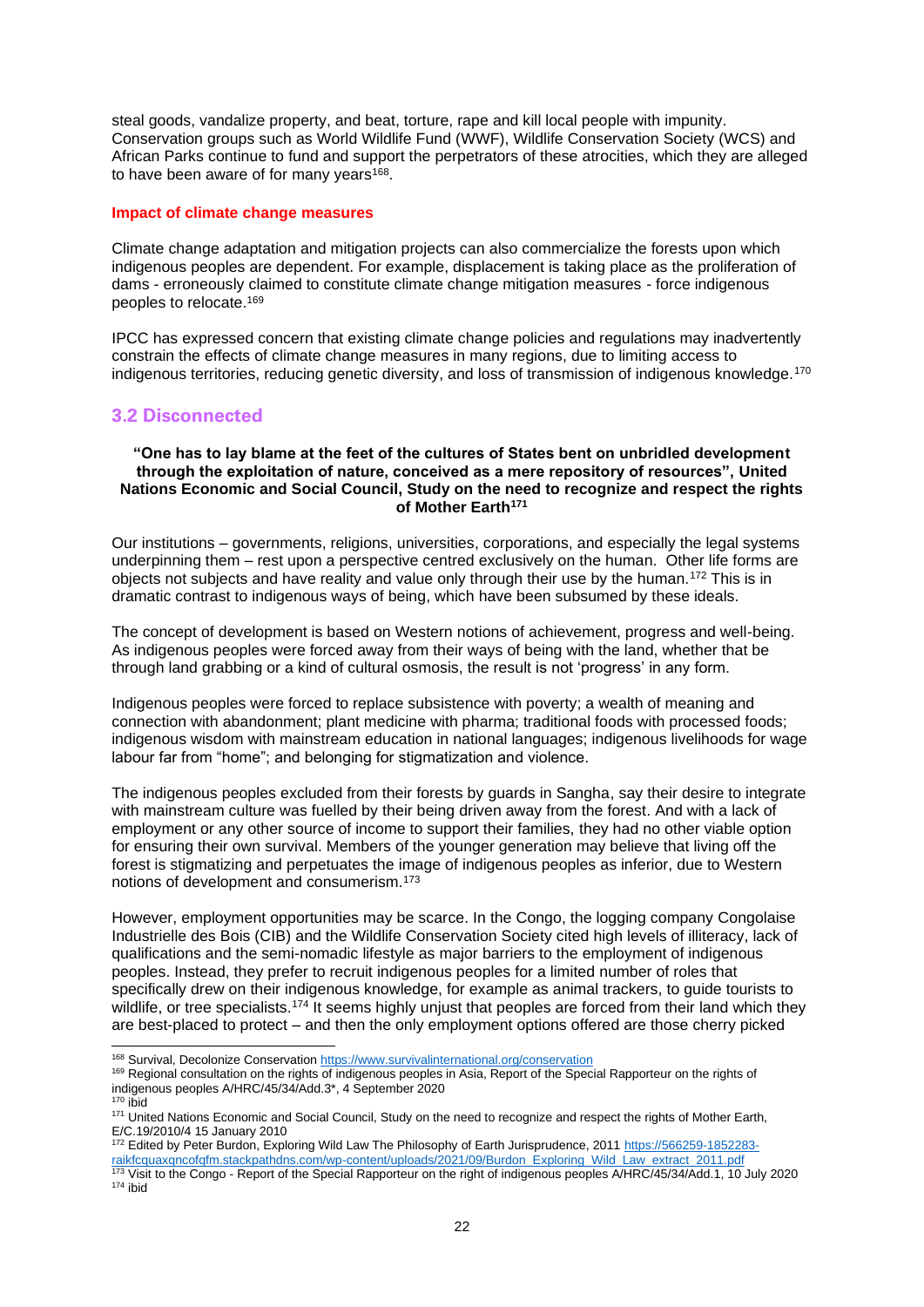from the wealth of indigenous knowledge that has just been side-lined. In the Congo, where employment was gained, indigenous women reported working in the fields from the early hours of the day for CFA 500–700 (approximately US\$ 1) per day.<sup>175</sup>

This forced disconnection is still happening. And in some ways at various levels it has happened to us all – that disconnection from values which sustain and nourish, and a restless search for meaning and comfort in acquisition and competition. Many indigenous peoples can still remember and practice their traditions, but for those of us born into industrialized society, we have to re-remember the connection to the land that lies dormant in all of us.

However, we cannot do that via eco-tourism, where it compromises both indigenous and earth rights. In Asia for example, indigenous peoples are concerned that tourism is increasingly being prioritized over their rights and may have a negative impact on conservation<sup>176</sup>.

# <span id="page-22-0"></span>**3.3 Applying indigenous values**

## **"Only to the white man was nature a wilderness", Chief Luther Standing Bear<sup>177</sup>**

The values of indigenous societies provide a bedrock for sustainable, harmonious living, at one with the family of life, the earth mother. Contrast this with the values of contemporary society in 'developed' countries and the picture is utterly bleak.

The values of modern consumer society are based on acquisition and emptiness. Acquiring more and more to fill a spiritual void, and to find connection in a world in which we are disconnected to everything but technology, to which we are plugged in like a life support machine. Except it takes our life force away.

Winona Laduke sums up the flaws in industrial thinking<sup>178</sup>:

- Instead of believing that natural law is preeminent, industrial society believes that **humans are entitled to full dominion** over nature;
- Instead of modeling itself on the cyclical structure of nature, industrial society is patterned on **linear thinking, with its associated values** of progress, technological advancement and economic growth:
- The **superiority of what is cultivated or "tame" as opposed to wild**, and the superiority of civilized over primitive peoples. Related is the idea that some people have the right to civilize and tame;
- Industrial society speaks **a language of inanimate nouns**. Industrial language has changed things from being animate, alive, and having spirit to being inanimate, mere objects, and commodities of society;
- The intent of capitalism is **accumulation and conspicuous consumption**, always to take more than is needed. From an indigenous point of view, capitalism is inherently out of harmony with natural law.

Exploitation and extraction are not viable in the long term, only stewardship and guardianship are. However, one needs to look through a lens of connection with the earth, with all of life, in order to reset our worldview and our intentions.

If we can look at the environment in such a way that we place it both as something to be revered and as something which is our equal, our fellow in a rich web of life, and also as something that simply is us – just as the Māori say the River is me and I am the River, this richer relationship will allow the world to instinctively protect and care for all of nature. Our current status quo based on extraction, acquisition and disconnection can be allowed to fall away.

 $175$  ibid

<sup>176</sup> Regional consultation on the rights of indigenous peoples in Asia, Report of the Special Rapporteur on the rights of indigenous peoples A/HRC/45/34/Add.3\*, 4 September 2020

<sup>177</sup> Survival International Instagra[m https://www.instagram.com/survivalinternational/](https://www.instagram.com/survivalinternational/)

<sup>178</sup> Voices from White Earth: Gaa-Waabaabiganikaag by Winona Laduke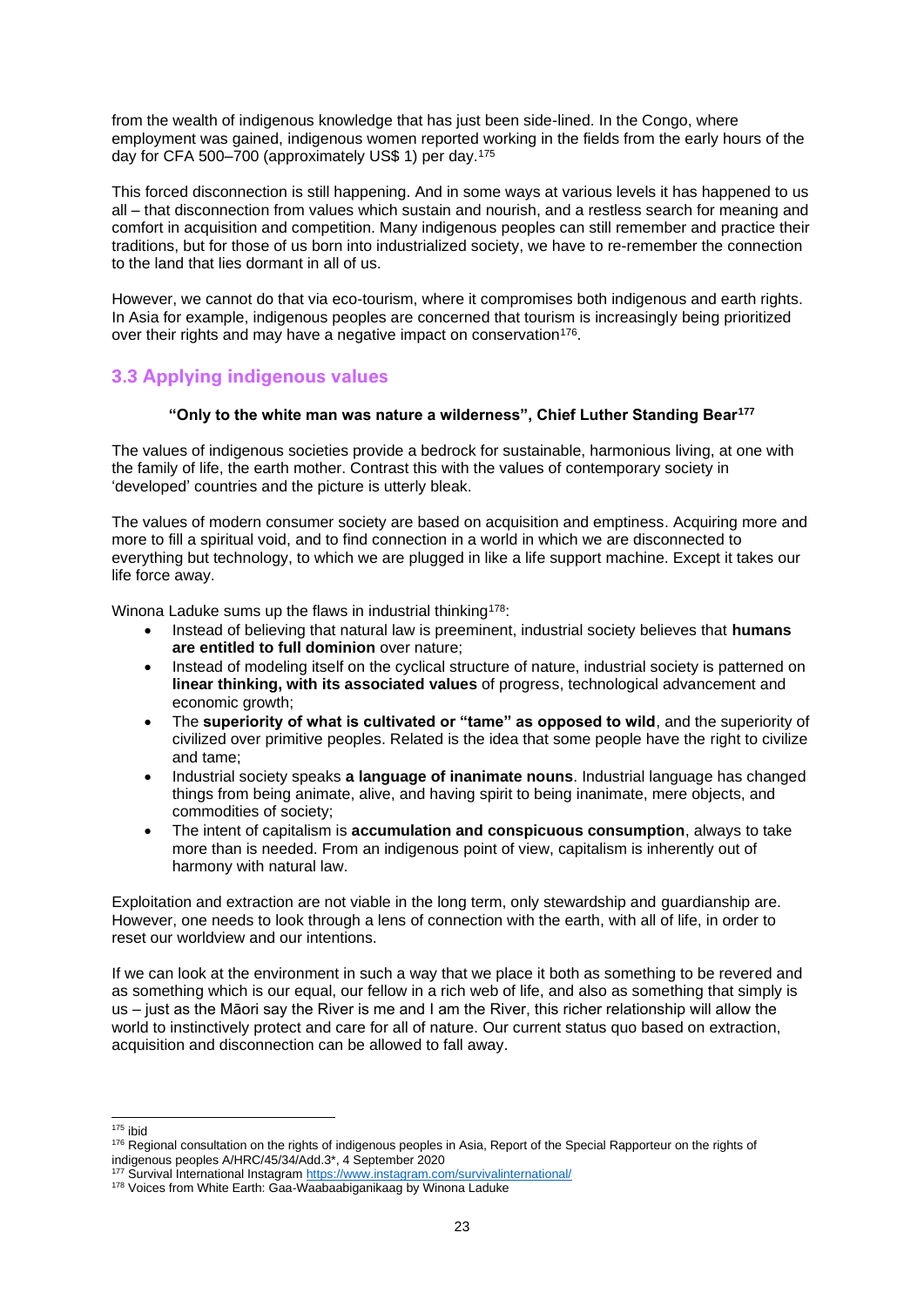The UN Secretary-General's Harmony with Nature Report 2020 notes that the key to sustainability and a healthy planet lies in restoring humanity's broken relationship with the land and with Nature as a whole<sup>179</sup>. Indigenous peoples around the world still hold that relationship. They understand that life is about respectful, harmonious co-existence in which one takes only what one needs. And in which 'needs' are not grounded in fantasies perpetuates by advertising billboards.

## <span id="page-23-0"></span>**3.4 The need for action and frameworks recognizing the interdependence of earth and human rights**

**"The success of every sector, system and institution of our society can be judged based not on the old bottom line of whether they maximize money, profit and power, but instead by the extent to which they maximize love and caring, kindness and generosity, empathy and compassion, social, economic and environmental justice, peace and nonviolence, and protection of the life support system of our planet", Network of Spiritual Progressives, A New Bottom Line<sup>180</sup>**

#### <span id="page-23-1"></span>**The importance of unifying indigenous rights with earth rights and conservation efforts**

A compelling argument for a holistic approach to human rights and earth rights is the fact that the most diverse ecosystems are under the stewardship of indigenous peoples.

High levels of cultural diversity and biodiversity are strongly connected, with a direct relationship between the two. Cultural diversity is thus as important as biological diversity to sustainability, and the recognition of the territorial rights of indigenous peoples are vital for socioenvironmental diversity<sup>181</sup>.

Take for example, an indigenous community in Assam in India, who produce a local wine containing over 100 different plant ingredients, requiring the maintenance of rich cultural and biological diversity for its production<sup>182</sup>. Indeed, traditional indigenous food systems demonstrate an interdependent sociocultural relationship with Mother Earth, in contrast with the globalized corporate food system, which disconnects food consumption from food production<sup>183</sup> and which creates devastating environmental impacts. Each year, around a third of all food produced – equivalent to 1.3 billion tonnes worth around \$1 trillion – ends up rotting in the bins of consumers and retailers, or spoiling due to poor transportation and harvesting practices<sup>184</sup>.

Change is afoot. In Amazonia, the prevailing view from mainstream perspectives including Government, was that it was a region to be exploited, due to the enormous presence of natural resources. Indigenous populations were thus seen as obstacles to "development". This view has been partially overcome thanks to action internationally, by groups supportive of environmental rights and indigenous rights, which have started to be incorporated into national constitutions and laws.<sup>185</sup>

What helped promote the intersection of these rights is evidence: In the Brazilian Amazon, in areas where the State has recognized the forest rights of indigenous peoples, the deforestation rate is 11 times lower than in forests where their rights are not recognized. A recent study of 80 forest areas in 10 countries in South Asia, East Africa and Latin America also showed greater carbon storage, and concluded that strengthening indigenous peoples' territorial rights is a way for Governments to meet climate goals.<sup>186</sup>

<sup>179</sup> United Nations General Assembly Seventy-fifth session, Harmony with Nature Report of the Secretary-General, A/75/266 28 July 2020

<sup>&</sup>lt;sup>180</sup> The Network of Spiritual Progressives, A New Bottom Lin[e https://spiritualprogressives.org/visionary-strategies/a-new](https://spiritualprogressives.org/visionary-strategies/a-new-bottom-line/)[bottom-line/](https://spiritualprogressives.org/visionary-strategies/a-new-bottom-line/)

<sup>181</sup> RAISG, Amazonia Under Pressure 2020

<sup>182</sup> Rituraj Phukan, Connecting Indigenous Wisdom with Sustainability Practices in the Global North, Climate Coaching Alliance webinar, 12 May 2022

<sup>&</sup>lt;sup>183</sup> United Nations General Assembly Seventy-fifth session, Harmony with Nature Report of the Secretary-General, A/75/266 28 July 2020

<sup>&</sup>lt;sup>184</sup> Elizabeth Harrop, At What Cost? The impacts of advertising and consumerism on human, community and planetary wellbeing. How to use international law to challenge human rights violations and climate impacts, caused by excessive consumption and advertising. Adfree Cities. Bristol, UK. 2021<https://adfreecities.org.uk/our-reports/at-what-cost/> <sup>185</sup> RAISG, Amazonia Under Pressure 2020

<sup>186</sup> Report of the Special Rapporteur on the rights of indigenous peoples A/HRC/36/46, 1 November 2017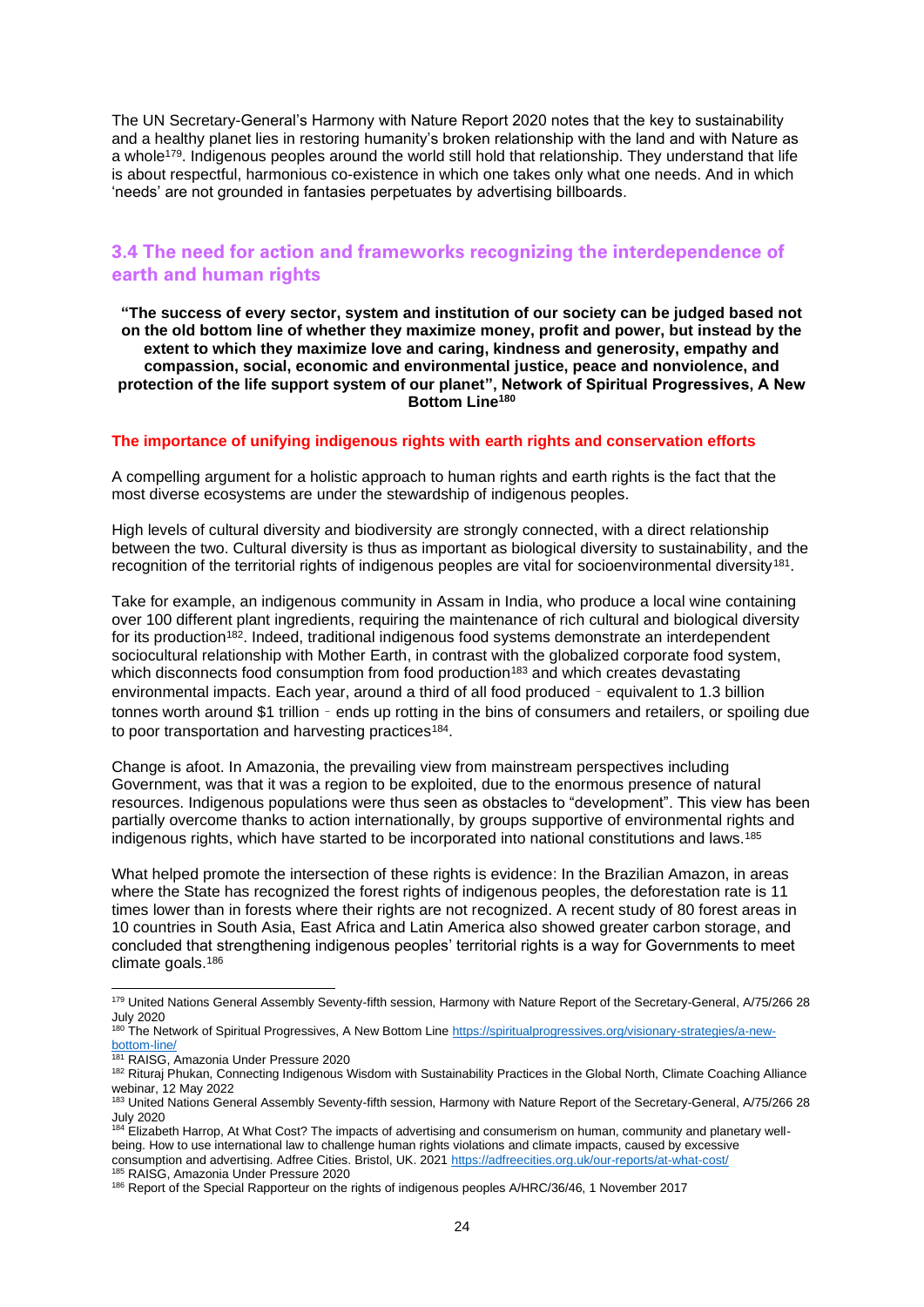Rather than constraining the rights of indigenous peoples, anyone truly interested in environmental protection in indigenous territories, should be advocating for them.

## <span id="page-24-0"></span>**Strong foundations**

In reframing and reconceptualizing our relationship to human rights and to the earth, there are foundations to draw upon, some laid decades ago<sup>187</sup>. These include:

- In 1949, Aldo Leopold proposed a **Land Ethic**, arguing that the individual is part of a community and that this community is a Whole, in which the human is a citizen of the land not conqueror of it. This has echos of UNDRIP in which collective rights are recognized;
- In 1969, James Lovelock proposed the **Gaia Hypothesis**, which considered the Earth as a single organism in which all parts, including human beings, are almost as closely interrelated and as interdependent as the cells of the human body;
- In 1973, Norwegian philosopher Arne Naess initiated the **deep ecology movement**, in which anthropocentrism is replaced by ecocentrism, in which every living thing has inherent value regardless of its utility to human beings.
- The **Earth Charter** was created by the independent Earth Charter Commission, which was convened as a follow-up to the 1992 Earth Summit in order to produce a global consensus statement of values and principles for a sustainable future. The charter sees the protection by human beings of Earth's vitality, diversity, and beauty as a sacred trust, and recognizes that "all beings are interdependent and every form of life has value regardless of its worth to human beings"<sup>188</sup>.
- In 2009, The first **UN General Assembly Resolution on Harmony with Nature** was adopted and the UN General Assembly proclaimed **22 April "International Mother Earth Day"**, this has been followed with other resolutions and reports on a yearly basis<sup>189</sup>.
- In 2010 Bolivia hosted the World People's Conference on Climate Change and the Rights of Mother Earth, a key outcome of which was the **Universal Declaration of the Rights of Mother Earth** which notes that in an interdependent living community it is not possible to recognize the rights of only human beings without causing an imbalance within Mother Earth<sup>190</sup>.

Indigenous peoples are calling for radical – and yet appropriate change. More recently, the Alliance of Guardians and Children of Mother Earth, made up of indigenous representatives from around the world, called on world leaders, the UN and civil society to start phasing out juridical systems inherited from the colonial times and replacing them with others that take up Nature, Mother Earth as a rights holder. The Alliance urges that we must evolve towards a paradigm based on Indigenous thought and philosophy, which grants equal rights to Nature and which honours the interrelationships between all life forms and the preservation of Mother Earth<sup>191</sup>.

The international movement Rights for Nature is calling upon the UN to add a seat within the General Assembly for a representative of each of the five landscapes recognized by the UN: Oceans, Mountains, Forests, Drylands, and Wetlands in order to give voice to nature in decision making as an important stakeholder.<sup>192</sup>

We are undergoing an evolution in non-indigenous cultures – drawing on indigenous ways of being in light of evidence that we urgently need a new relationship with nature.

# <span id="page-24-1"></span>**Conclusion**

<sup>187</sup> United Nations Economic and Social Council, Study on the need to recognize and respect the rights of Mother Earth, E/C.19/2010/4 15 January 2010

<sup>188</sup> Earth Charter [https://earthcharter.org/wp-content/uploads/2020/03/echarter\\_english.pdf](https://earthcharter.org/wp-content/uploads/2020/03/echarter_english.pdf)

<sup>189</sup> United Nations Harmony With Nature, Chronology<http://www.harmonywithnatureun.org/chronology/>

<sup>190</sup> Universal Declaration of the Rights of Mother Earth 201[0 https://celdf.org/wp-content/uploads/2016/03/UNIVERSAL-](https://celdf.org/wp-content/uploads/2016/03/UNIVERSAL-DECLARATION-OF-THE-RIGHTS-OF-MOTHER-EARTH-APRIL-22-2010.pdf)[DECLARATION-OF-THE-RIGHTS-OF-MOTHER-EARTH-APRIL-22-2010.pdf](https://celdf.org/wp-content/uploads/2016/03/UNIVERSAL-DECLARATION-OF-THE-RIGHTS-OF-MOTHER-EARTH-APRIL-22-2010.pdf)

<sup>&</sup>lt;sup>191</sup> The Declaration of the Alliance of Guardians and Children of Mother Earth, 2017

<sup>192</sup> Rights For Nature, About U[s https://www.rightsfornature.org/about-us](https://www.rightsfornature.org/about-us)